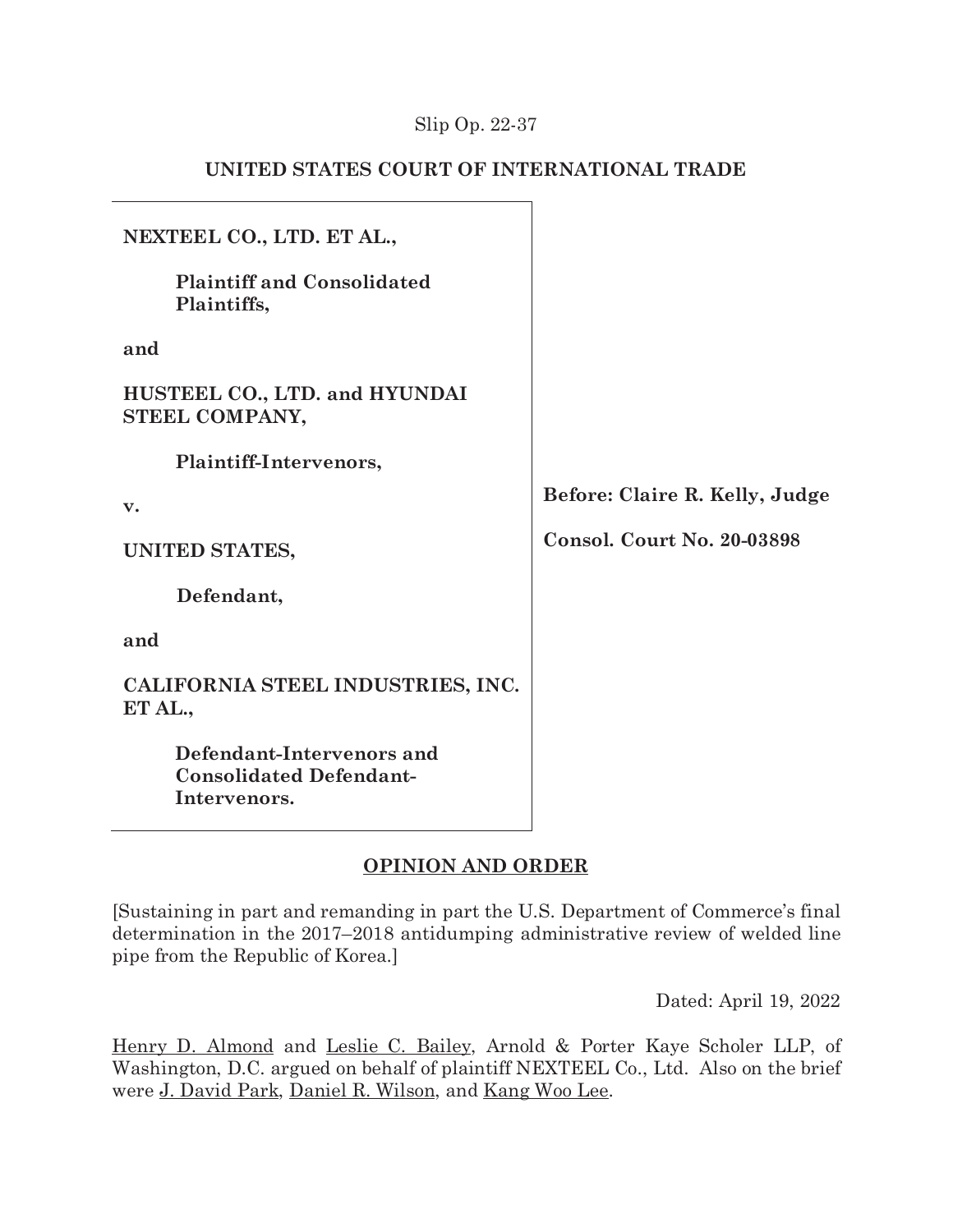Consol. Court No. 20-03898 Page 2

Jeffrey M. Winton, Amrietha Nellan, and Jooyoun Jeong, Winton & Chapman PLLC, of Washington, D.C. argued on behalf of consolidated plaintiff SeAH Steel Corporation. Also on the brief were Michael J. Chapman and Vi N. Mai.

Jarrod M. Goldfeder, Trade Pacific PLLC, of Washington, D.C. argued on behalf of consolidated plaintiff and plaintiff-intervenor Hyundai Steel Company. Also on the brief was Robert G. Gosselink.

Donald B. Cameron, Julie C. Mendoza, R. Will Planert, Brady W. Mills, Mary S. Hodgins, and Eugene Degnan, Morris, Manning, & Martin, LLP, of Washington, D.C. for plaintiff-intervenor Husteel Co., Ltd.

Robert R. Kiepura, Trial Attorney, Civil Division, Commercial Litigation Branch, U.S. Department of Justice, of Washington, D.C. argued for defendant United States. Also on the brief were Brian M. Boynton, Acting Assistant Attorney General, Jeanne E. Davidson, Director and Franklin E. White Jr., Assistant Director. Of counsel was Reza Karamloo, Senior Counsel, Office of the Chief Counsel for Trade Enforcement and Compliance, United States Department of Commerce, of Washington D.C.

Elizabeth J. Drake, Schagrin Associates, of Washington, D.C. argued on behalf of defendant-intervenors California Steel Industries, Inc. and Welspun Tubular LLC USA. Also on the brief was Roger R. Schagrin.

Timothy C. Brightbill, Wiley Rein, LLP, of Washington, D.C. argued on behalf of defendant-intervenors American Cast Iron Pipe Company and Stupp Corporation, a Division of Stupp Bros., Inc. Also on the brief was Laura El-Sabaawi.

Gregory J. Spak, Frank J. Schweitzer, Kristina Zissis, and Matthew W. Solomon, White & Case LLP, of Washington, D.C. for defendant-intervenors Maverick Tube Corporation and IPSCO Tubulars Inc.

Kelly, Judge: Before the court are four Rule 56.2 motions for judgment on the agency record challenging various aspects of the U.S. Department of Commerce's ("Commerce") final determination in its 2017–2018 administrative review of the antidumping duty ("ADD") order covering welded line pipe ("WLP") from the Republic of Korea ("Korea") ("WLP from Korea"). Pl. Husteel Co., Ltd.'s Mot. J. Agency R., May 24, 2021, ECF No. 58 ("Husteel's Rule 56.2 Mot.") and accompanying Pl.-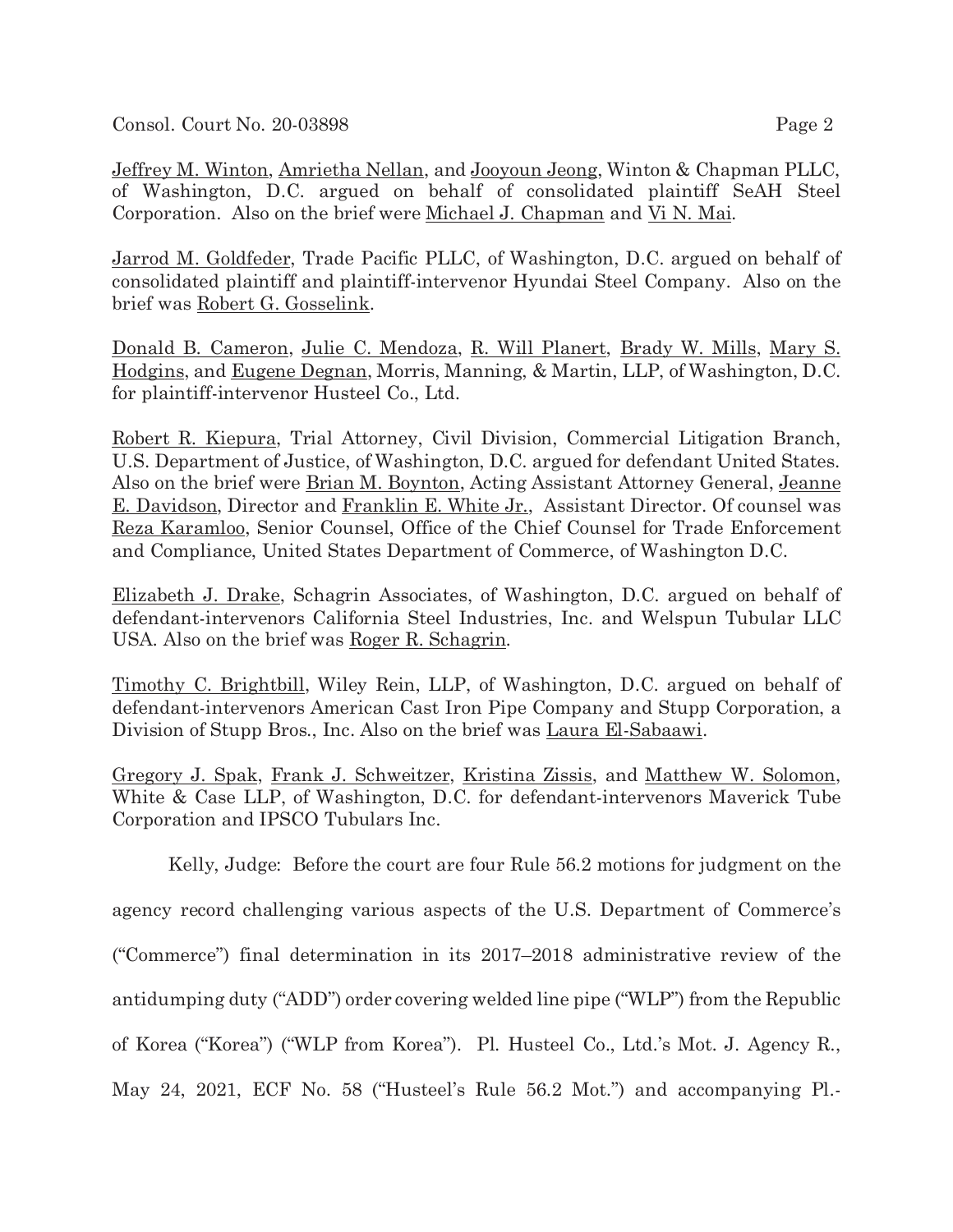Intervenor Husteel Co., Ltd.'s Br. in Supp. Mot. for J. Agency R., May 24, 2021, ECF No. 58-2 ("Husteel's Br."); R. 56.2. Mot. J. Agency R. of Pl. and Consol. Pl. NEXTEEL Co., Ltd., May 24, 2021, ECF Nos. 59, 60 ("NEXTEEL's R. 56.2 Mot.") and accompanying Memo. in Supp. of [NEXTEEL's R. 56.2 Mot.], May 24, 2021, ECF Nos. 59-2, 60-2 ("NEXTEEL's Br."); Mot. of Pl. SeAH Steel Corporation for J. Agency R., May 24, 2021, ECF Nos. 61, 62 ("SeAH's R. 56.2 Mot.") and accompanying Br. of SeAH Steel Corporation in Supp. of R. 56.2 Mot. for J. Agency R., May 24, 2021, ECF Nos. 61-1, 62-1 ("SeAH's Br."); Consol. Pl. and Pl.-Intervenor Hyundai Steel Company's R. 56.2 Mot. J. Agency R., May 24, 2021, ECF No. 63 ("Hyundai's R. 56.2 Mot.") and accompanying Memo. in Supp. of [Hyundai's R. 56.2 Mot.], May 24, 2021, ECF No. 63-1 ("Hyundai's Br."); see generally [WLP from Korea] 85 Fed. Reg. 76,517 (Dep't Commerce Nov. 30, 2020) (final results of [ADD] admin. review; 2017–2018) ("Final Results") and accompanying Issues and Decision Memo., A-580-876, Nov. 20, 2020, ECF No. 52-4 ("Final Decision Memo."); Order on Consent Mot. to Consol. Cases, Jan. 21, 2021, ECF No. 50 (consolidating Ct. Nos. 20-03898, 20-03935, and 20-03940).

Plaintiff, consolidated plaintiffs and plaintiff-intervenors (collectively, "Plaintiffs") challenge Commerce's determination of a particular market situation ("PMS"), SeAH's Br. at 8–21; NEXTEEL's Br. at  $21-31$ ; Hyundai's Br. at  $6-9;1$ Husteel's Br. at 7–13, Commerce's application of a PMS adjustment to the sales-

<sup>1</sup> Joining in the arguments set forth in SeAH's, NEXTEEL's and Husteel's briefs. Hyundai's Br. at 6.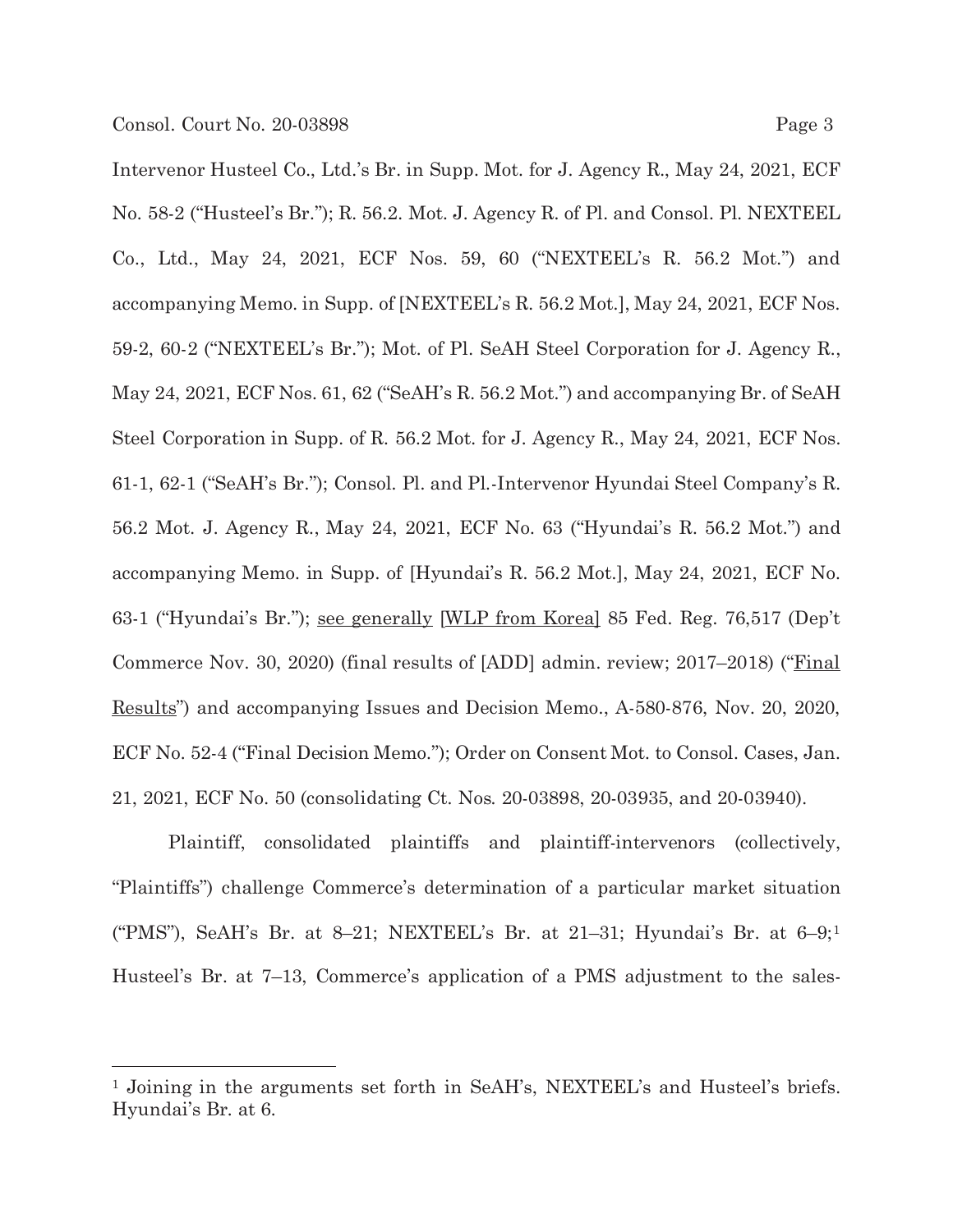below-cost test, SeAH's Br. at 8–11; NEXTEEL's Br. at 18–21; Hyundai's Br. at 7–8; Husteel's Br. at 15–18,<sup>2</sup> and Commerce's PMS adjustment methodology, SeAH's Br. at 21–28; NEXTEEL's Br. at 34–42; Hyundai's Br. at 8–9, as unsupported by substantial evidence and contrary to law. Additionally, NEXTEEL Co., Ltd. ("NEXTEEL") challenges Commerce's non-prime cost calculation and Commerce's classification of NEXTEEL's suspension loss costs as unsupported by substantial evidence and contrary to law. NEXTEEL's Br. at 42–48. SeAH Steel Corporation ("SeAH") challenges two additional aspects of the  $Final$  Results; Commerce's denial of a constructed export price ("CEP") offset for SeAH's U.S. sales and its decision to cap adjustments for freight revenue when calculating SeAH's constructed export price. SeAH's Br. at 29–35. Hyundai and Husteel challenge Commerce's separate rate calculation as unsupported by substantial evidence, reasoning that any errors made when calculating NEXTEEL's and SeAH's dumping margins impact the separate rate because the separate rate is calculated by averaging the final weightedaverage dumping margins of the mandatory respondents. Hyundai's Br. at 9–11; Husteel's Br. at 18. For the following reasons, the Final Results are remanded for reconsideration or additional explanation consistent with this opinion.

<sup>2</sup> Adopting and incorporating by reference the arguments set forth in SeAH's and NEXTEEL's briefs related to other issues impacting SeAH's and NEXTEEL's dumping margins. Husteel's Br. at 18.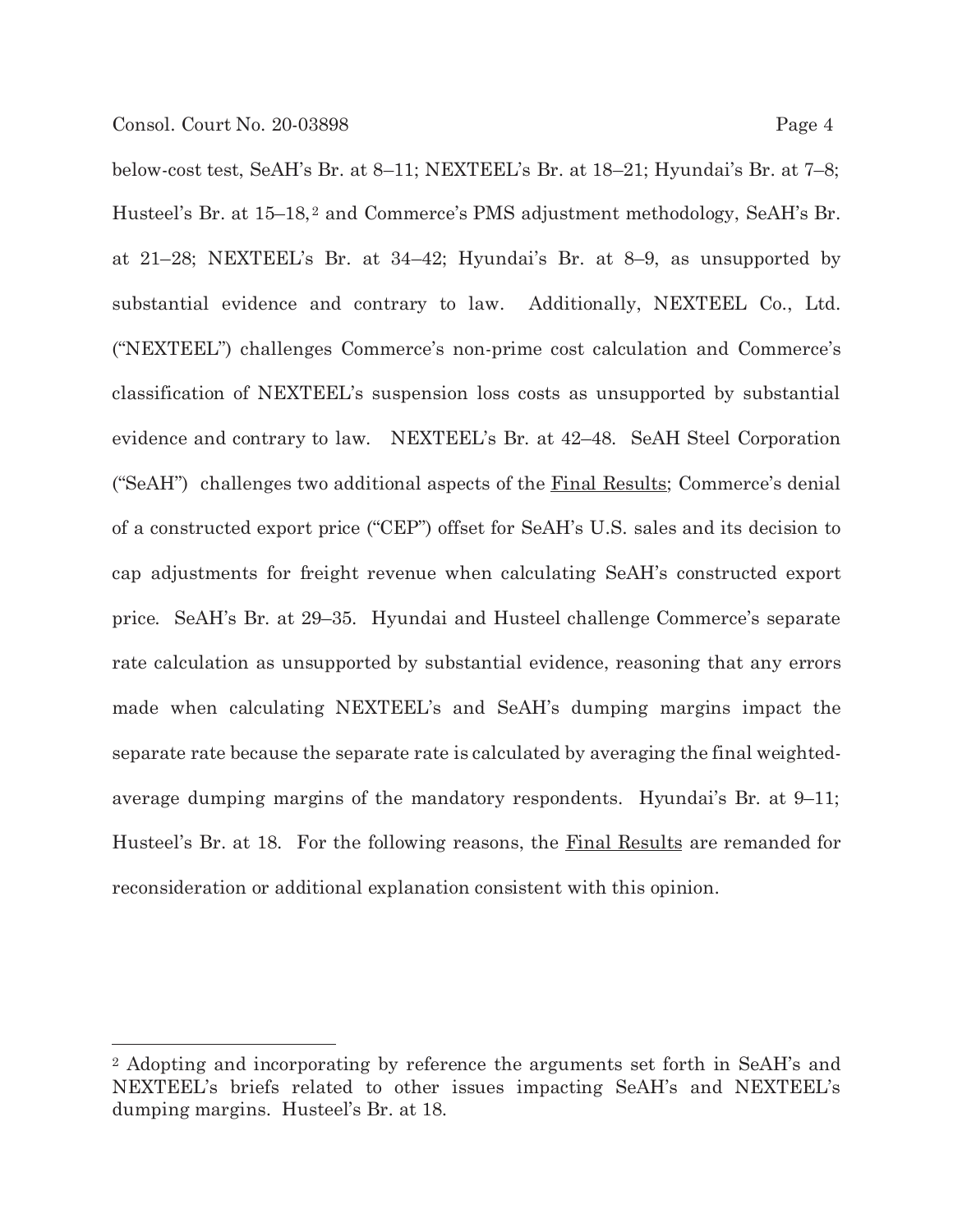### **BACKGROUND**

In March 2019, Commerce initiated an administrative review of its ADD order for WLP from Korea covering the period of December 1, 2017, to November 30, 2018. Initiation of [ADD] and Countervailing Duty Administrative Reviews, 84 Fed. Reg. 9,297 (Dep't Commerce Mar. 14, 2019). Commerce selected NEXTEEL and SeAH as mandatory respondents. Resp't Selection Memo. at 4–5, PD 20 bar code 3812218-01 (Mar. 28, 2019).3 On June 24, 2019, California Steel Industries ("California Steel"), TMK IPSCO, and Welspun Tubular LLC USA ("Welspun") (collectively, "Domestic Interested Parties") alleged that a PMS existed in the Korean hot-rolled coil steel ("HRC") market, distorting the price of HRC. Ltr. Re: [PMS] Allegation and Supporting Factual Information, PD 95–690 CD 110–339 (June 24, 2019) ("PMS Allegation"). The Domestic Interested Parties provided a regression model for Commerce to use to quantify any adjustment to the price of HRC, should Commerce determine that a PMS in Korea distorted the price of HRC during the period of review. PMS Allegation at Ex. 62. On July 8, 2020, Commerce supplemented the record with steel reports and information from a statistical analysis textbook and invited interested parties to submit comments and rebuttal evidence in response.

<sup>3</sup> On January 22, 2021, Commerce filed indices to the public and confidential administrative records underlying Commerce's Final Results. These indices are located on the docket at ECF Nos. 52-1 and 52-2. All references to documents from the public and confidential record are identified by the numbers assigned by Commerce in the indices, see ECF Nos. 52-1 & 52-2, and preceded by "PD" or "CD" to denote public or confidential documents, respectively.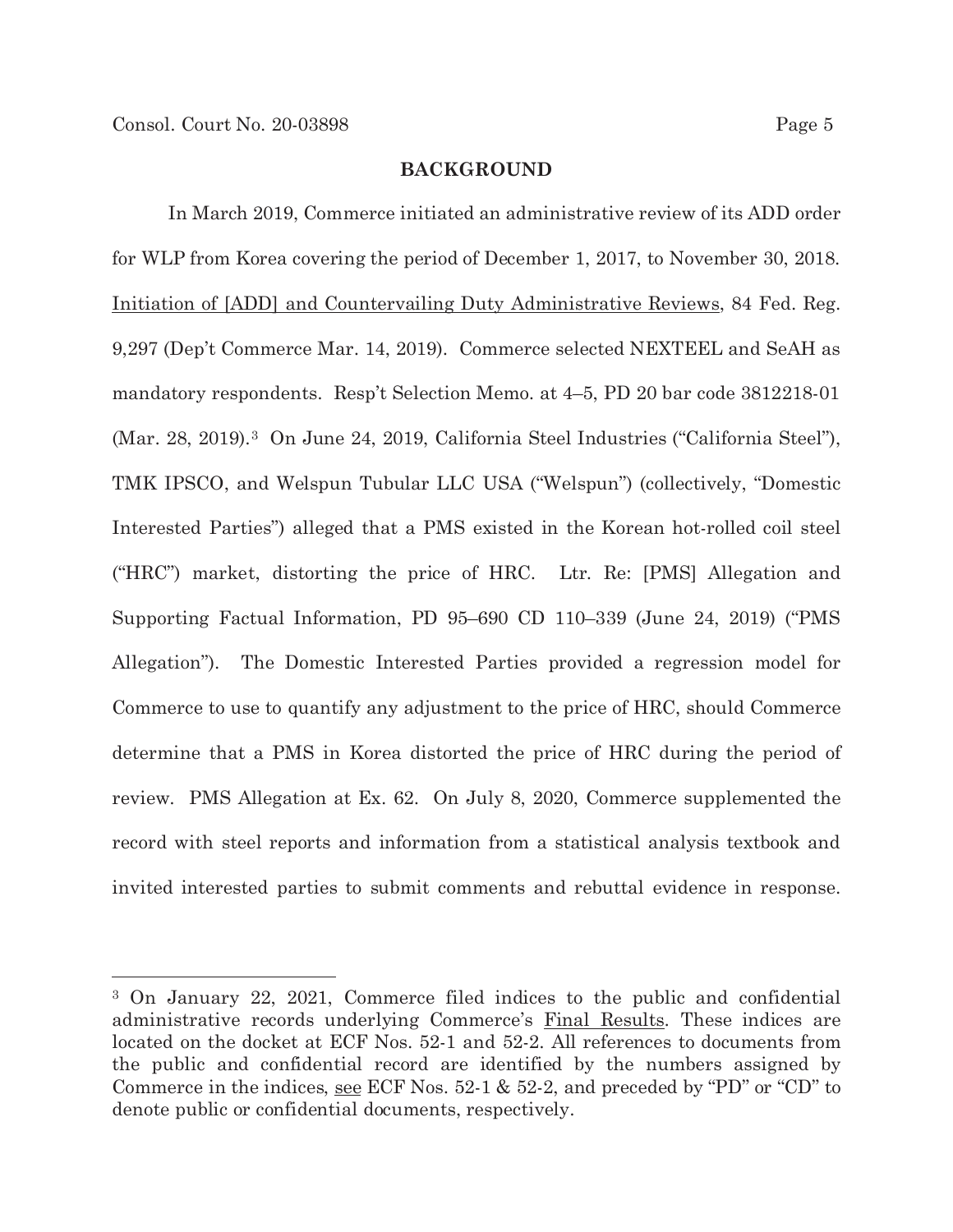Memo. Re: New Factual Information, PDs 841-842 bar codes 3998238-01, -02 (July 8, 2020); see also Final Decision Memo. at 2–3, 35.

Commerce published the Final Results on November 30, 2020, determining that a PMS existed in the Korean HRC market based on the cumulative effects of subsidies provided to the HRC market by the Government of Korea ("GOK"), imports of low-priced HRC from the People's Republic of China ("China"), strategic alliances between Korean HRC suppliers and WLP producers, and GOK intervention in the electricity market. Final Decision Memo. at 17; Final Results. Finding sufficient record evidence existed to quantify the impact of the PMS on production costs, Commerce calculated the amount of the upward adjustment using the beta coefficient for uneconomic capacity from an ordinary least squares fixed-effects regression model originally submitted by the Domestic Interested Parties as part of the PMS Allegation with certain modifications by Commerce. Final Decision Memo. at 32–44; PMS Allegation at Exs. 56, 62.

Commerce determined the normal value of NEXTEEL's subject merchandise using constructed value, based on data submitted by NEXTEEL, with adjustments to NEXTEEL's reported costs for HRC to account for the PMS, non-prime WLP products, costs of goods sold ("COGS"), and general and administrative expenses. [WLP from Korea] 85 Fed. Reg. 7,269 (Dep't Commerce Feb. 7, 2020) (prelim. admin. review) and accompanying Issues and Decision Memo. at 19–20. Issues and Decision Memo. at 19–20, A-580-876, Jan. 31, 2020 ("Prelim. Decision Memo."); Final Decision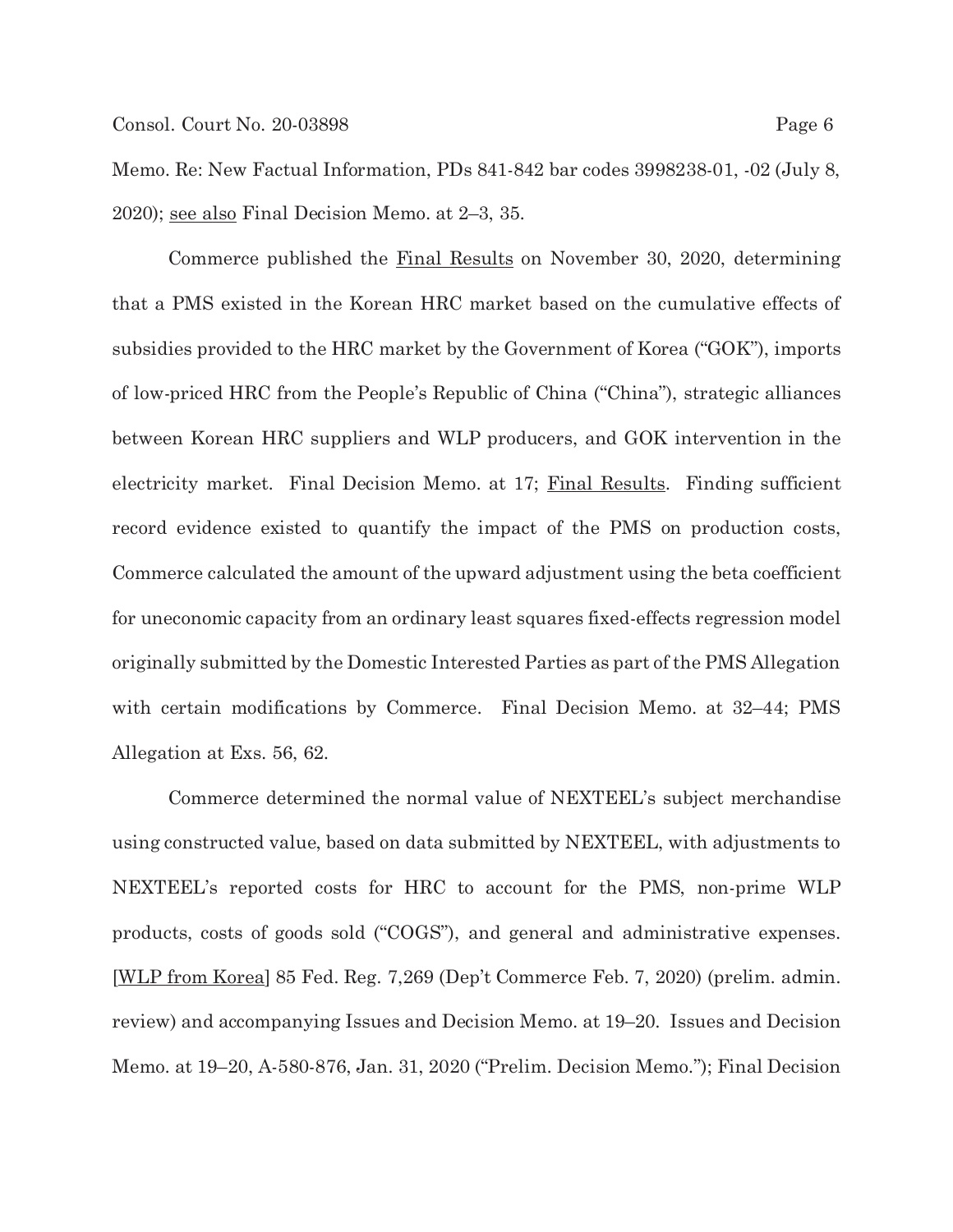Memo. at 3; NEXTEEL's Prelim. Calculation Memo., CD 459 bar code 3938526-01 (Jan. 31, 2020); NEXTEEL's Final Calculation Memo., CD 480 bar code 4056576-01 (Nov. 20, 2020). Commerce determined the normal value of SeAH's subject merchandise using SeAH's home market sales, with adjustments to SeAH's reported HRC cost to account for the PMS for the purpose of the sales-below-cost test; and constructed value where there were no identical home market sales in the ordinary course of trade, with an adjustment to SeAH's reported cost for HRC to account for the PMS. Prelim. Decision Memo. at 21–22; Final Decision Memo. at 3; SeAH's Prelim. Calculation Memo., CD 461 bar code 3938891-01 (Jan. 31, 2020) ("SeAH's Prelim. Calc."); SeAH's Final Calculation Memo., CD 484 bar code 4056688-01 (Nov. 20, 2020).

Between September 22, 2021, and October 20, 2021, parties fully briefed the issues. Def.'s Resp. Pls.' Mots. J. Agency R., Sept. 22, 2021, ECF No. 69 ("Def. Br."); Resp. Br. Def.-Intervenors Maverick Tube Corporation and IPSCO Tubulars Inc., Sept. 22, 2021, ECF No. 70 ("Maverick's and IPSCO's Br."); Def.-Intervenors' Resp. Br., Sept. 22, 2021, ECF No. 71 ("Def.-Intervenors' Br."); Pl.-Intervenor [Husteel]'s Reply Br. Supp. Mot. J. Agency R., Oct. 20, 2021, ECF No. 74; Reply Br. [SeAH], Oct. 20, 2021, ECF No. 75; Reply Br. Supp. [NEXTEEL]'s Mot. for J. Agency R., Oct. 20, 2021, ECF No. 76; Reply Br. of Consol. Pl. and Pl.-Intervenor [Hyundai], Oct. 20, 2021, ECF No. 77. On January 21, 2022, the court denied California Steel's and Welspun's motion to stay. Opinion and Order, Jan. 21, 2022, ECF No. 86; Partial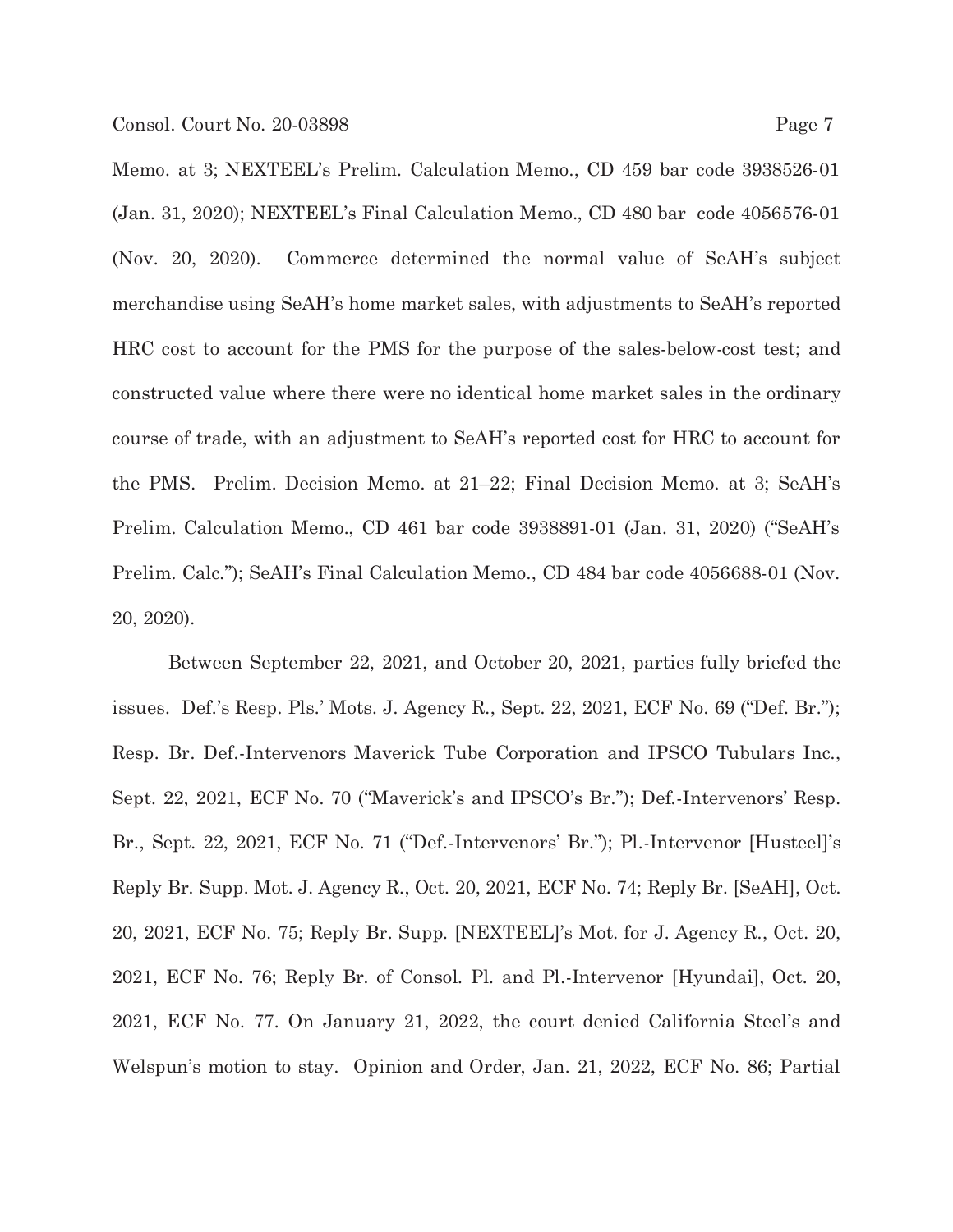Consent Mot. to Stay Proceedings, Jan. 13, 2022, ECF No. 84; Pls.' Joint Opp. To Def.- Intervenors' Mot. to Stay Proceedings, Jan. 20, 2022, ECF No. 85. On February 4, 2022, the court held oral argument. Order, Nov. 19, 2021, ECF No. 83; Order, Jan. 26, 2022, ECF No. 88; Remote Oral Arg., Feb. 4, 2022, ECF No. 89.

## **JURISDICTION AND STANDARD OF REVIEW**

The court has jurisdiction pursuant to Section  $516A(a)(2)(B(iii)$  of the Tariff Act of 1930, as amended, 19 U.S.C. § 1516a(a)(2)(B)(iii)<sup>4</sup> and 28 U.S.C. 1581(c) (2018), which grant the court authority to review actions contesting the final determination in an administrative review of an ADD order. The Court will uphold Commerce's determination unless it is "unsupported by substantial evidence on the record, or otherwise not in accordance with law." 19 U.S.C. § 1516a(b)(1)(B)(i).

## **DISCUSSION**

### **I. Particular Market Situation and the Sales-Below-Cost Test**

 The court remands Commerce's application of the PMS adjustment to SeAH's direct material costs when conducting the sales-below-cost test because such application is contrary to law. When determining the normal value of a respondent's subject merchandise, Commerce generally bases the normal value on the price at which the foreign like product is sold in either the respondent's home market, or a third country market. <u>See id.</u> § 1677b(a)(1). In selecting the home market sales on

<sup>4</sup> Further citations to the Tariff Act of 1930, as amended, are to the relevant provisions of Title 19 of the U.S. Code, 2018 edition.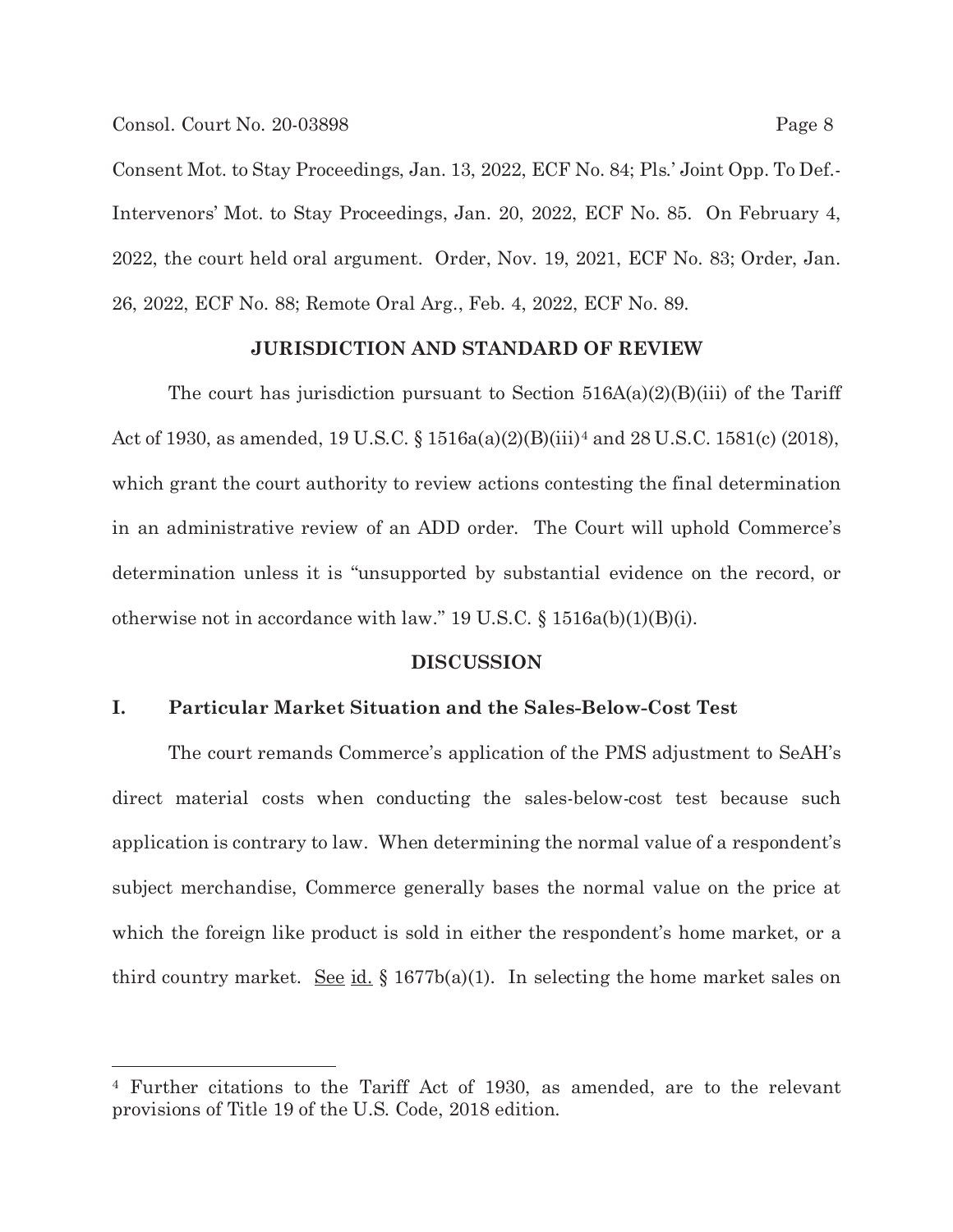which to base normal value, Commerce may disregard home market sales made at less than the cost of production if the sales (1) have "been made within an extended period of time in substantial quantities" and (2) "were not made at prices which permit recovery of all costs within a reasonable period of time."  $\underline{Id}$ , § 1677b(b). After disregarding sales, Commerce bases normal value on the remaining home market sales made in the ordinary course of trade. <u>Id.</u>  $\oint$  1677b(b)(1). If there are no remaining sales, Commerce bases normal value "on the constructed value of the merchandise." Id. The Trade Preferences Extension Act of 2015 ("TPEA") amended section 1677b(e), allowing Commerce to make adjustments to "the cost of materials and fabrication or other processing of any kind employed in producing the merchandise" for the purpose of calculating the subject merchandise's constructed value if "a particular market situation exists such that" the cost does "not accurately reflect the cost of production in the ordinary course of trade."  $\underline{Id}$ , § 1677b(e). Congress has not enacted any amendments to the framework of section 1677b(b), enabling Commerce to make a PMS adjustment to a respondent's reported costs for the purpose of determining whether those sales were made below cost. Hyundai Steel Co. v. United States, 19 F.4th 1346 (Fed. Cir. 2021).

 Here, Commerce applies an upward adjustment of 25.62% to SeAH's HRC cost to account for a PMS in the Korean HRC market before conducting the sales-belowcost test. Final Decision Memo. at 41. Such adjustment is not permitted by the statute; thus, Commerce's adjustment to SeAH's HRC cost for the purpose of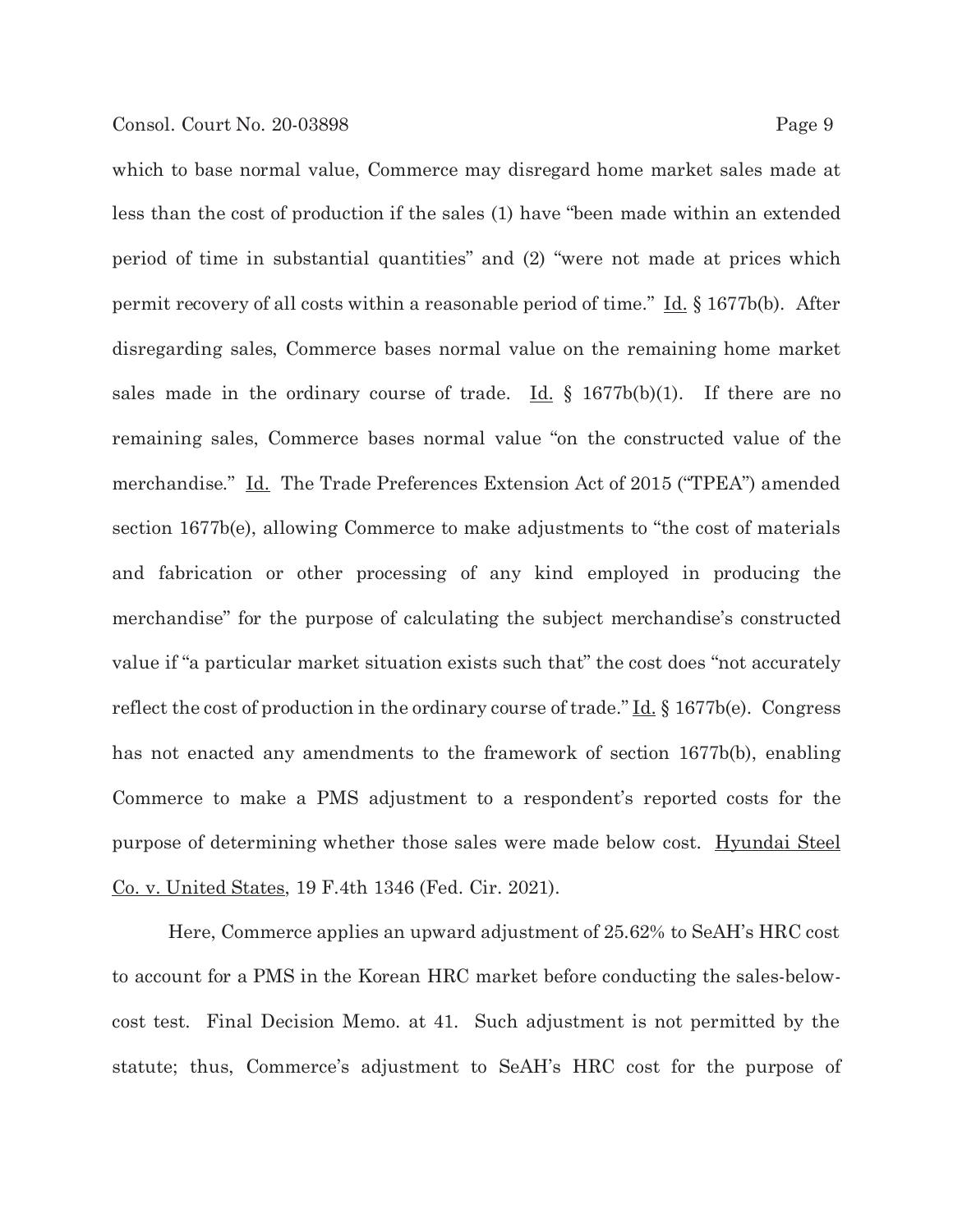conducting the sales-below-cost test is remanded for reconsideration consistent with this opinion.

### **II. Particular Market Situation Determination**

Plaintiffs argue that Commerce's PMS determination is not supported by substantial evidence. Specifically, Plaintiffs argue that the market phenomena on which Commerce relies do not give rise to a PMS, SeAH's Br. at 11–17; NEXTEEL's Br. at 21–31; Hyundai Br. at 6–8; Husteel's Br. at 7–15, Commerce may not base its determination on the totality of the circumstances without additional explanation, SeAH's Br. at 18, and Commerce has failed to show that HRC costs are outside of the course of ordinary trade. SeAH's Br. at 19–21. Defendant and Defendant-Intervenors argue that Commerce's PMS determination is supported by substantial evidence. Def.-Intervenors' Br. at 8–23; Def. Br. at 14–20. The court remands Commerce's PMS determination for reconsideration or additional explanation consistent with this opinion.

The TPEA allows Commerce to adjust a respondent's cost of materials and fabrication or other processing when Commerce calculates constructed value "if a particular market situation exists such that the cost of materials and fabrication or other processing of any kind does not accurately reflect the cost of production in the ordinary course of trade." 19 U.S.C. § 1677b(e). Although "particular market situation" is not defined in either the statute or the legislative history to the TPEA, the phrase predates the TPEA in sections  $\S 1677b(a)(1)(B)$  and (C). NEXTEEL Co.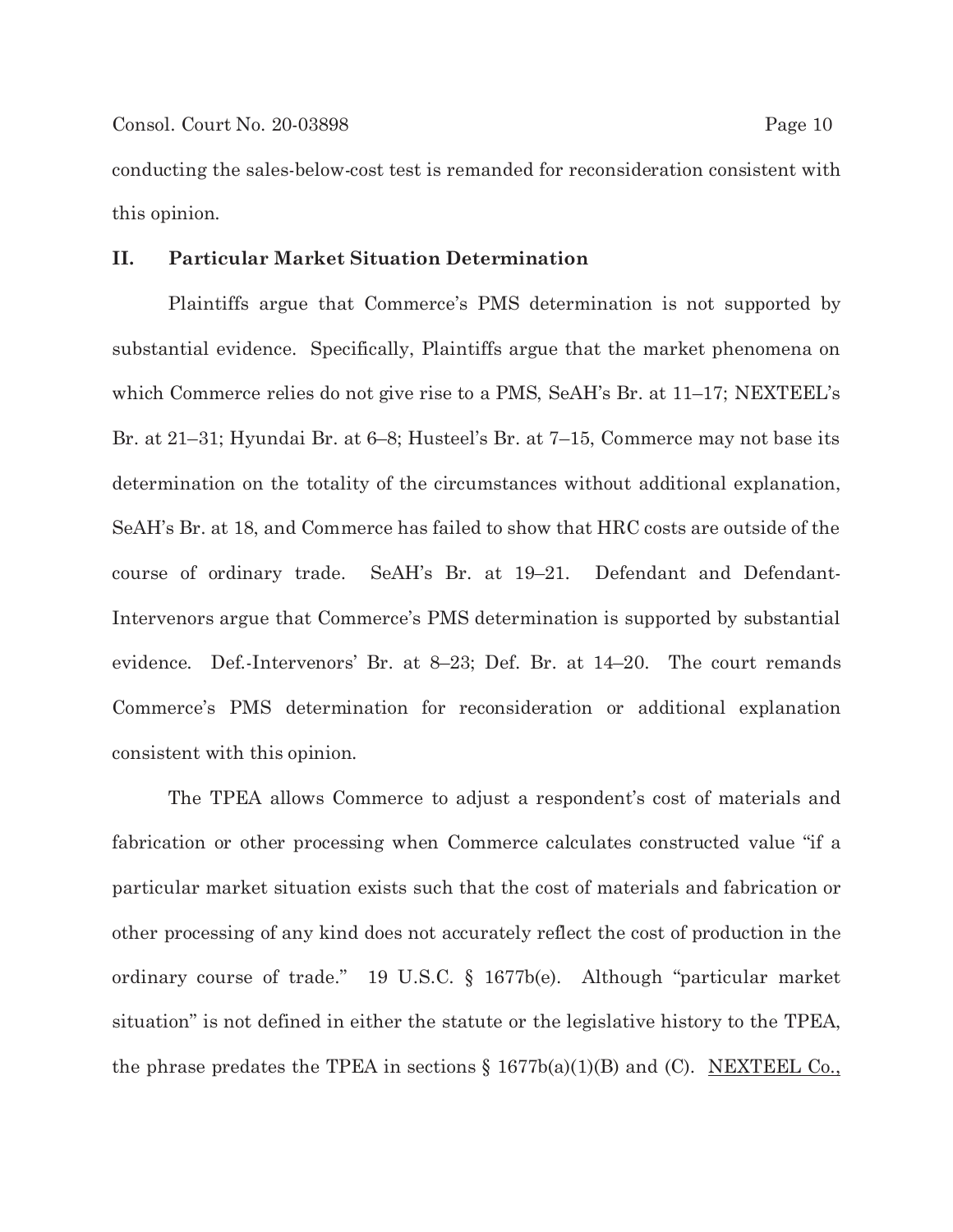Ltd. v. United States, 28 F.4th 1226, 1234 (Fed. Cir. 2022) ("NEXTEEL I"). The Statement of Administrative Action to the Uruguay Round Agreements Act (the "SAA") provides examples of situations that "distort[] costs so that they are not set based on normal market forces or do not move with the rest of the market." Id.; see Uruguay Round Agreements Act, Statement of Administrative Action, H.R. Doc. No. 103–316, vol. 1, at 822 (1994), reprinted in 1994 U.S.C.C.A.N. 4040, 4162 ("SAA"). The language of section 1677b(e) "adopts both a comparative requirement and a causal requirement" requiring Commerce to find the existence of one or more unique market phenomena and demonstrate how those market phenomena render the cost of materials and fabrication inaccurate in the ordinary course of trade. See 19 U.S.C. § 1677b(e); Garg Tube Export LLC v. United States, Ct. No. 20-00026, 2022 WL 836402 \*1, 4–5 (Ct. Int'l Trade Mar. 11, 2022).

Commerce may choose the methodology it employs to identify the unique market phenomena that render the cost of materials and fabrication an inaccurate reflection of the cost of production, so long as the methodology comports with its statutory mandate and provides a reasoned explanation supported by substantial evidence. See Ceramica Regiomontana, S.A. v. United States, 10 CIT 399, 404–05 (1986) (citing Chevron U.S.A. Inc. v. Natural Resources Defense Council, 467 U.S. 837, 843 (1984); Fujitsu Gen. Ltd. v. United States, 88 F.3d 1034, 1039 (Fed. Cir. 1996); Universal Camera Corp. v. N.R.L.B., 340 U.S. 474, 488 (1951). The evidence must be sufficient such that a reasonable mind might accept the evidence as adequate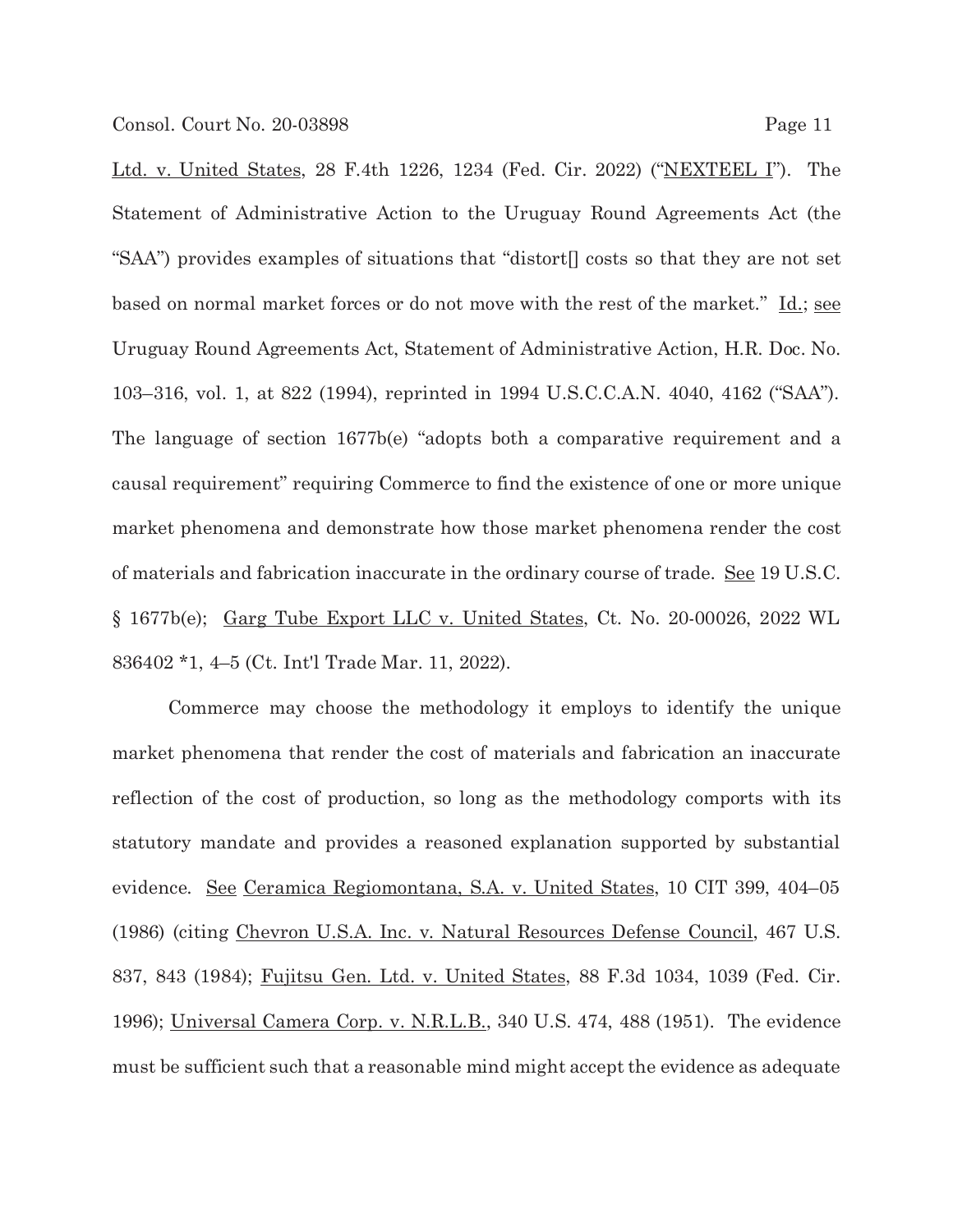to support its conclusion while considering contradictory evidence. See Consol. Edison Co. of New York v. N.L.R.B., 305 U.S. 197, 229 (1938); see also Suramerica de Aleaciones Laminadas, C.A. v. United States, 44 F.3d 978, 985 (Fed. Cir. 1994).

 Commerce bases its PMS determination on the cumulative impact of subsidies for HRC products by the GOK, unfairly traded Chinese HRC, "strategic alliances between Korean HRC suppliers and Korean WLP producers," and government control over electricity prices in Korea. Final Decision Memo. at 17. Although Commerce identifies each of the market phenomena it believes contribute to a PMS in the Korean HRC market, the court cannot discern how Commerce combined these phenomena to reach its determination that a PMS exists in the Korean HRC market. Commerce also fails to demonstrate that the market phenomena identified distort the price of HRC such that the cost does not accurately reflect the price of HRC in the ordinary course of trade. Commerce can support its PMS determination with evidence of subsidies, but in doing so, Commerce must show that the subsidies "affect the price of the input so that it does 'not accurately reflect the cost of production in the ordinary course of trade."" NEXTEEL I, 28 F.4th at 1235-36. Commerce must also show that the effect of the subsidies is "'particular' to producers of the subject merchandise." Id. Here, Commerce has only shown that HRC subsidies were in place during the period of review and that NEXTEEL and SeAH purchased HRC from entities receiving subsidies. Final Decision Memo. at 18. On remand, if Commerce wishes to continue relying on the provision of subsidies as a market phenomenon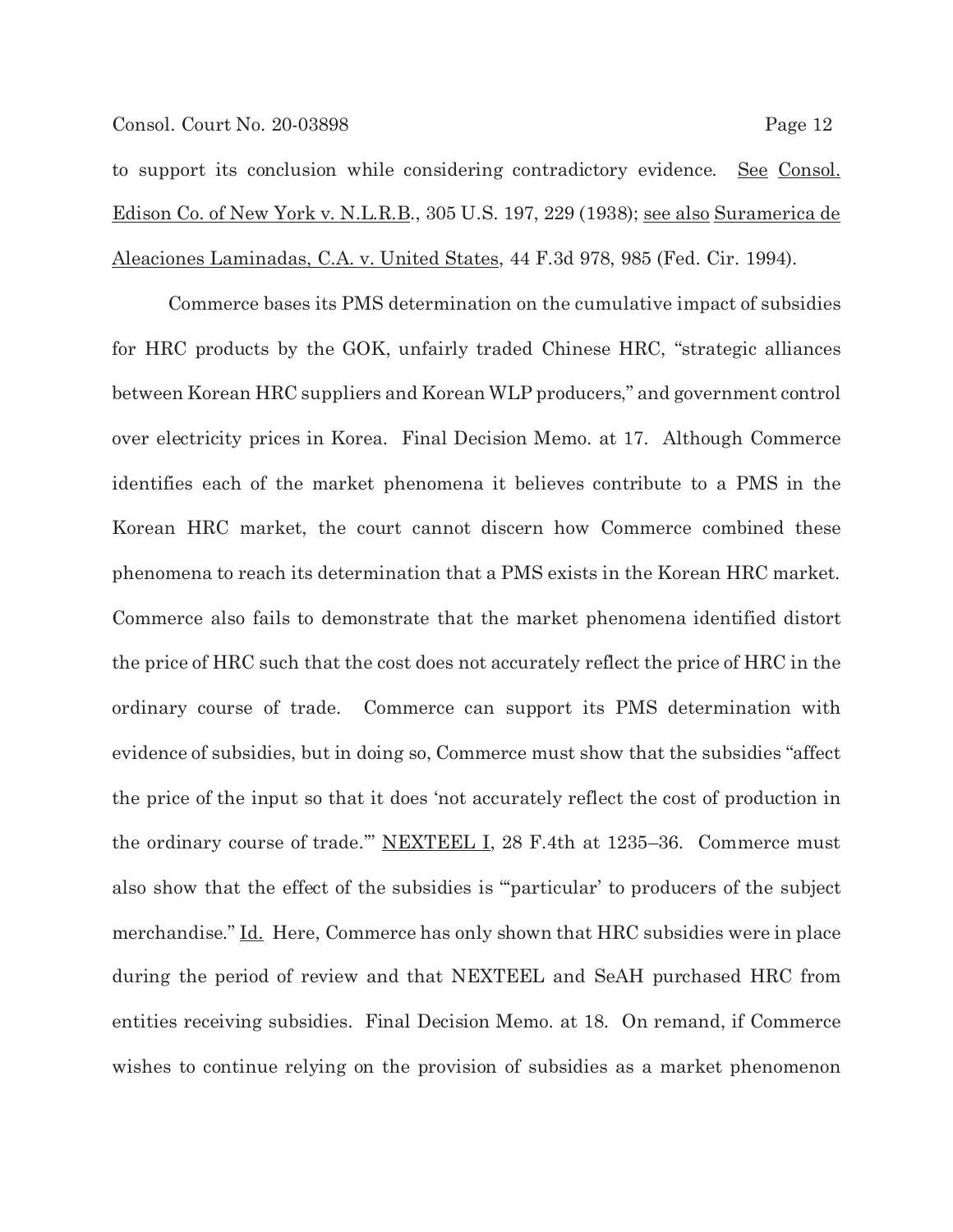#### Consol. Court No. 20-03898 Page 13

contributing to a PMS in the Korean HRC market, it should explain how the subsidies distort the price of HRC preventing an accurate reflection of the cost of production in the ordinary course of trade and demonstrate that the effect of the subsidies is particular to producers of the subject merchandise. NEXTEEL I, 28 F.4th at 1235– 36.

 Commerce asserts that strategic alliances contribute to the PMS in the Korean HRC market. In support of its assertion, Commerce points to record evidence that in December 2017 the Korea Fair Trade Commission ("KFTC") fined six Korean steel producers, including Hyundai "for rigging bids for pipe sold to a Korean gas company over a period of ten years," and that the KFTC has not found that Hyundai or SeAH have discontinued their anticompetitive practices. Final Decision Memo. at 20. Commerce argues that the KFTC's findings are consistent with Commerce's conclusion that strategic alliances have previously created distortions in the past and may continue to do so now. Id. Commerce fails to demonstrate that the alleged strategic alliances created distortions during the period of review. Instead, it speculates that distortions are occurring due to the alleged alliances. Id. However, Commerce's PMS determination must be supported by substantial evidence, not speculation. See NEXTEEL I, 28 F.4th at 1236. Commerce concedes that the existence of strategic alliances alone is not dispositive of a PMS but is part of Commerce's consideration of the totality of the circumstances in the Korean HRC market. Final Decision Memo. at 20. The court cannot discern from Commerce's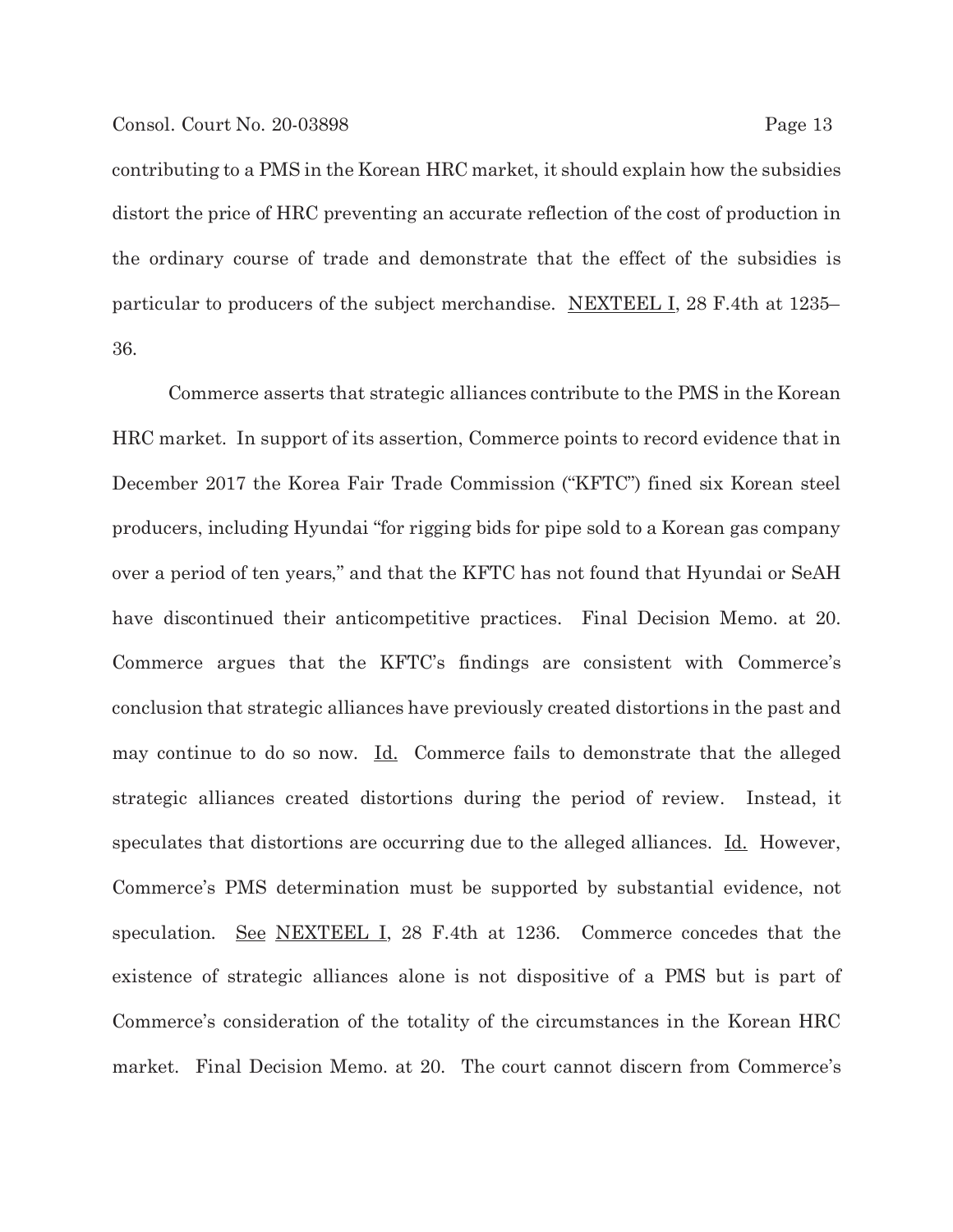#### Consol. Court No. 20-03898 Page 14

explanation how Commerce combined and weighed each market phenomenon it identified to reach its determination of a PMS and must remand. On remand, in addition to demonstrating that strategic alliances have distorted HRC prices in the Korean HRC market, such that the cost of HRC is no longer an accurate reflection of the cost in the ordinary course of trade, Commerce should explain how it combined each of the market phenomena it identifies to reach its PMS determination.

 Commerce also relies on the GOK's control over electricity prices as a contributing factor to its PMS determination, arguing that the GOK's control results in a distortion in the Korean electricity market.  $\underline{Id}$ . Although the SAA contemplates that government control over prices may constitute a PMS, government control must be so pervasive "that home market prices cannot be considered to be competitively set." SAA at 822. Commerce fails to establish that level of government control here. Commerce's countervailing duty determinations have found that electricity is not countervailable; therefore, Commerce has determined that the GOK is not conferring a benefit on Korean steel producers. See, e.g., NEXTEEL I, 28 F.4th at 1237–38 (collecting cases). Furthermore, Commerce fails to explain how a distortion in the Korean electricity market distorts the price of HRC. On remand, if Commerce wishes to continue relying on electricity prices, it should explain why the facts of this case warrant a departure from its previous determinations and how distortions in the electricity market result in distorted HRC prices. See id.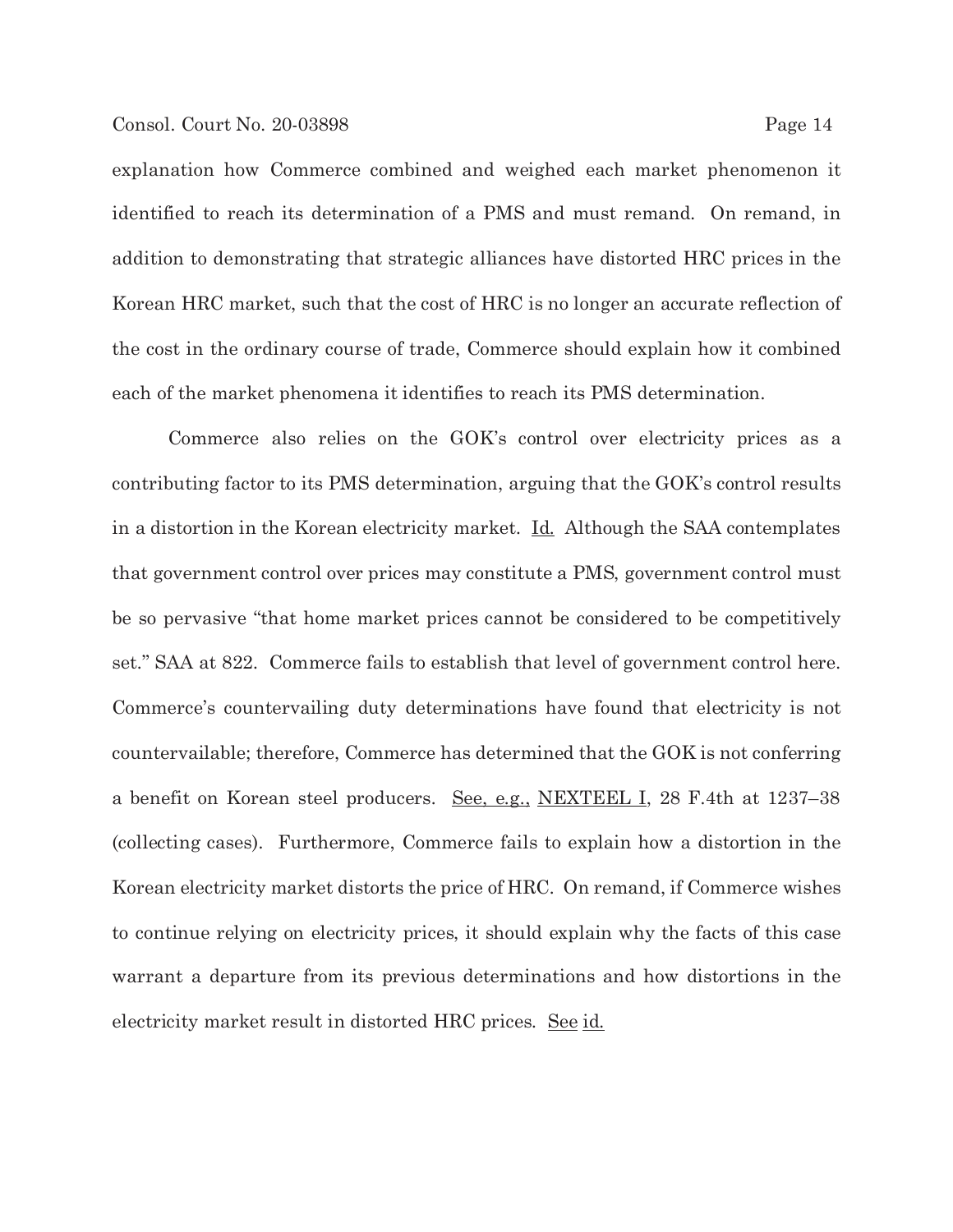phenomenon supporting its PMS determination arguing that Chinese steel production exerts "downward pressure" on the price of HRC. Final Decision Memo. at 18. Commerce explains record evidence shows "that Korea is one of the top two destinations of Chinese exports of hot-rolled steel," <u>id.,</u> and "the average unit value (AUV) for HRC imported from China into Korea was lower than the AUV of China's exports to other countries." Id. at 19. Yet, Commerce also acknowledges that China exported steel to 160 destinations in 2017 and 2018, and the AUV of steel imports was lower in some other countries. <u>See id.</u> Thus, low-priced steel imports from China cannot be considered unique to the Korean market. Commerce is not precluded from relying on steel overcapacity as a market phenomenon contributing to a PMS in Korea, see NEXTEEL I, 28 F.4th at 1237, but it must explain how overcapacity combines with the other market phenomena it relies on to create a unique distortion in the Korean market and demonstrate that the price of HRC is impacted by the distortion. Commerce does neither here. On remand, if Commerce wishes to continue relying on global steel overcapacity, Commerce should explain how it combines with the other market phenomena Commerce relies on to give rise to a PMS and demonstrate that Korean HRC costs are distorted.

# **III. Particular Market Situation Adjustment**

 Plaintiffs challenge Commerce's PMS adjustment calculation methodology as arbitrary and unsupported by substantial evidence. NEXTEEL argues that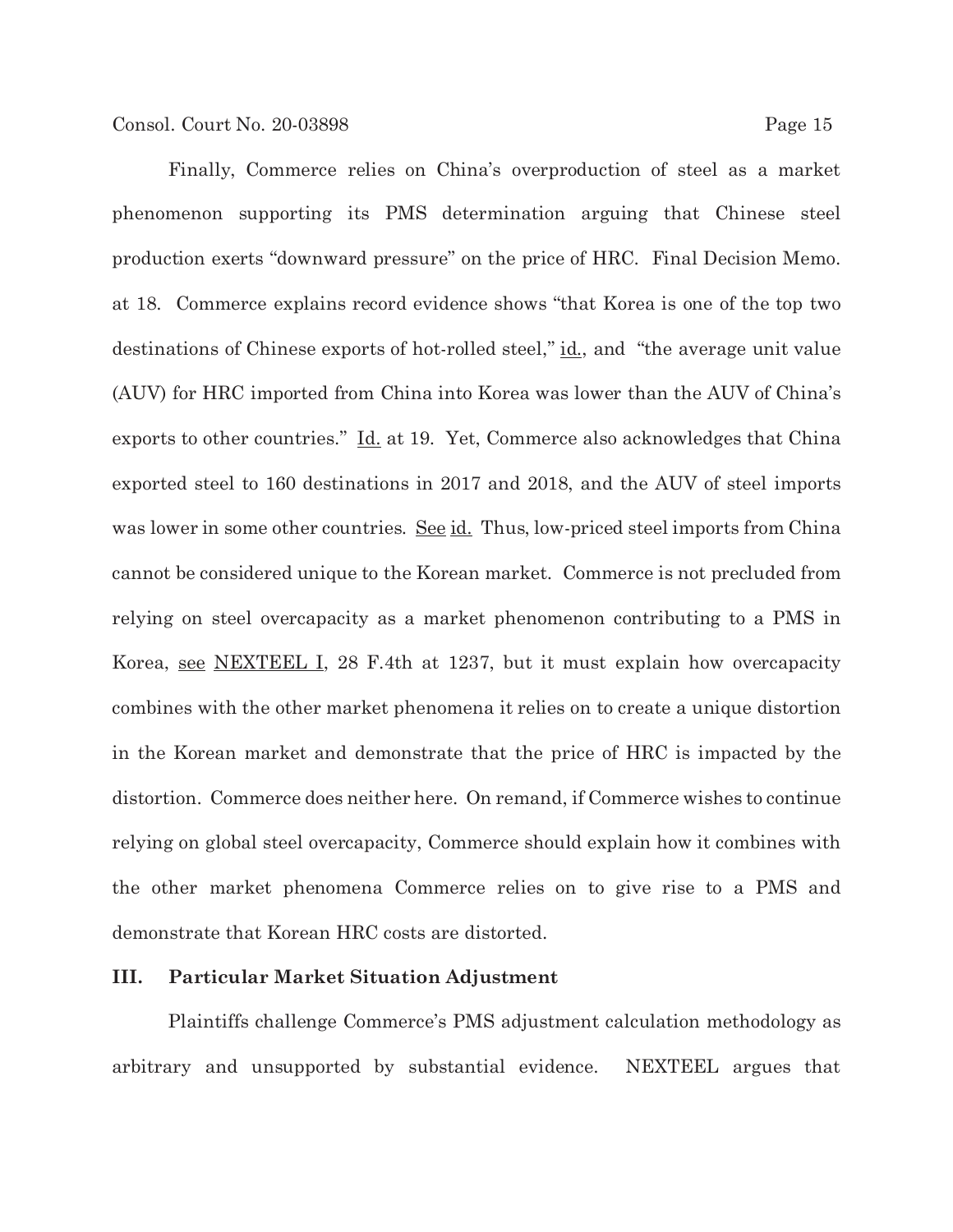"Commerce's reliance on a 'regression-based' methodology" is arbitrary because it is "a complete departure from its prior PMS determinations." NEXTEEL's Br. at 34–35. Plaintiffs argue that the regression-based methodology is unsupported by substantial evidence because unrebutted expert testimony demonstrates that the regression model is invalid, SeAH's Br. at 22–24, the relationship between uneconomic capacity and steel prices is not stable over time, SeAH's Br. at 23–27; NEXTEEL's Br. at 40, Commerce did not use product-specific data, NEXTEEL's Br. at 40–41, and Commerce's use of 2017 HRC prices is improper because most of the period of review is in 2018. SeAH's Br. at 27–28; NEXTEEL's Br. at 37–40. Defendant and Defendant-Intervenors counter that the regression-based methodology employed by Commerce to calculate the PMS adjustment is supported by substantial evidence and in accordance with law. Def. Br. at 27–32; Def.-Intervenors' Br. at 29–35. For the following reasons, Commerce's PMS adjustment methodology is remanded for reconsideration or further explanation consistent with this opinion.

 Where Commerce identifies a PMS such that the cost of materials and fabrication are not accurate, section 1677b(e) permits Commerce to use any other calculation methodology to quantify the impact of the PMS on the costs of materials and fabrication. 19 U.S.C. § 1677b(e). The chosen methodology must be reasonable, and the determination must be supported by substantial evidence. <u>See Garg</u>, 2022 WL 836402 at 5. Substantial evidence is "such relevant evidence as a reasonable mind might accept as adequate to support a conclusion." Universal Camera, 340 U.S.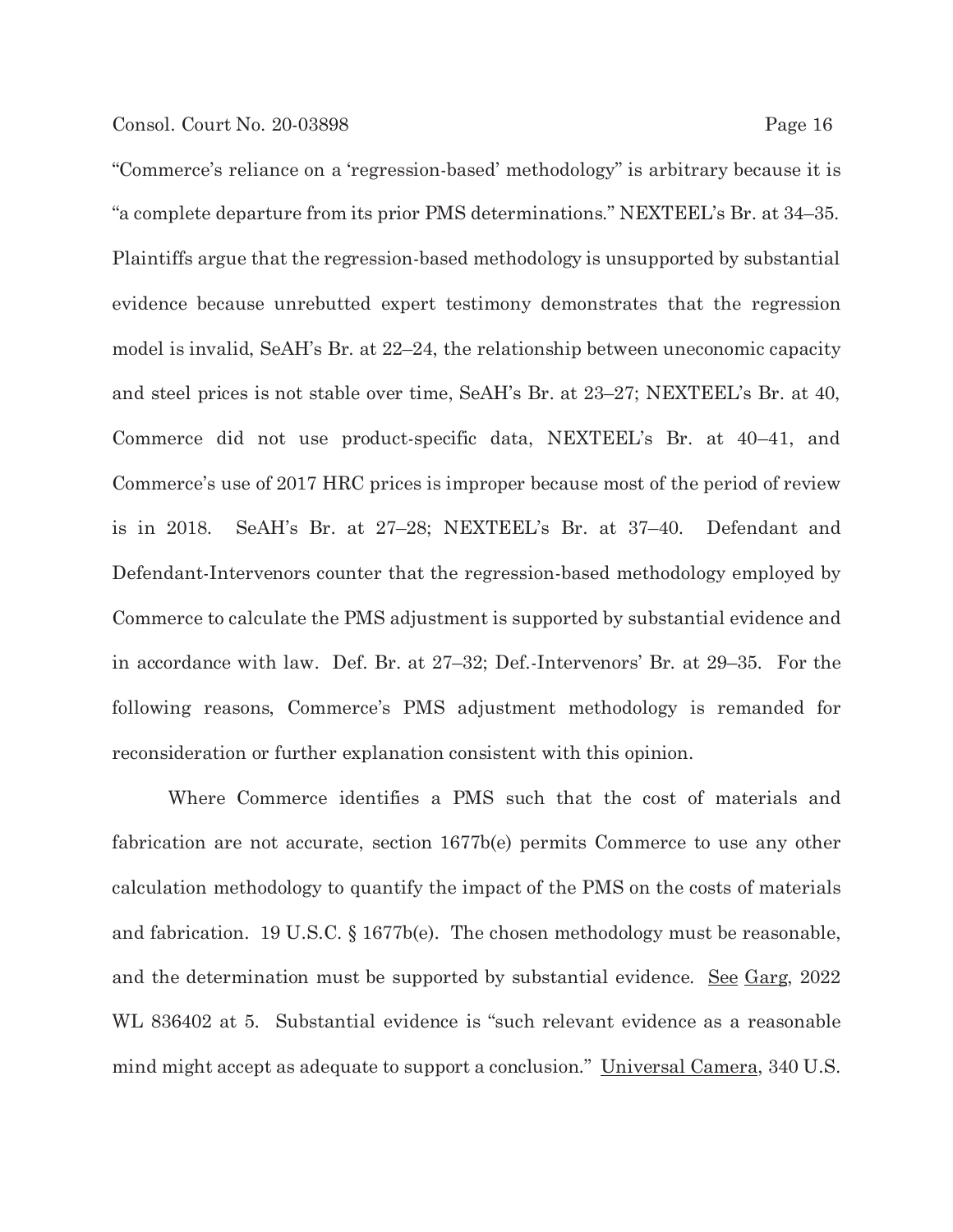at 477 (quoting Consol. Edison Co., 305 U.S. at 229). "The substantiality of evidence must take into account whatever in the record fairly detracts from its weight." Id. at 488. In providing its explanation Commerce must articulate a "rational connection between the facts found and the choice made." Burlington Truck Lines, Inc. v. United States, 371 U.S. 156, 168 (1962). "A court may 'uphold [an agency's] decision of less than ideal clarity if the agency's path may reasonably be discerned." Ceramica Regiomontana, S.A. v. United States, 810 F.2d 1137, 1139 (Fed. Cir. 1987) (quoting Bowman Transportation v. Ark.-Best Freight Sys., 419 U.S. 281, 286 (1974)); Colo. Interstate Gas Co. v. FPC, 324 U.S. 581, 595, (1945). Moreover, the court will remand Commerce's determination if it is arbitrary. The court will find Commerce's determination arbitrary where the "agency offer[s] insufficient reasons for treating similar situations differently." SKF USA v. United States, 263 F.3d 1369, 1382 (Fed. Cir. 2001).

 Here, Commerce calculates the PMS adjustment using the beta coefficient for uneconomic capacity<sup>5</sup> derived from an ordinary least squares ("OLS") regression

<sup>&</sup>lt;sup>5</sup> The beta coefficient for uneconomic capacity measures the relationship between the import AUV for HRC and uneconomic capacity when all other explanatory variables are held constant. See Final Decision Memo. at 40. Commerce explains that relying on the beta coefficient for uneconomic capacity allows Commerce to "to isolate the factors contributing to a cost-based PMS in the Korean HRC market [and] capture the effect of global uneconomic capacity in the steel industry on the cost of imported HRC in Korea." Id. at 39. The Domestic Interested Parties define "uneconomic capacity" as "the amount of steel capacity in a given year in excess of the largest possible quantity of steel that may be demanded in that year (i.e., global capacity minus the highest global production ever experienced prior to that year)." PMS Allegation at 46.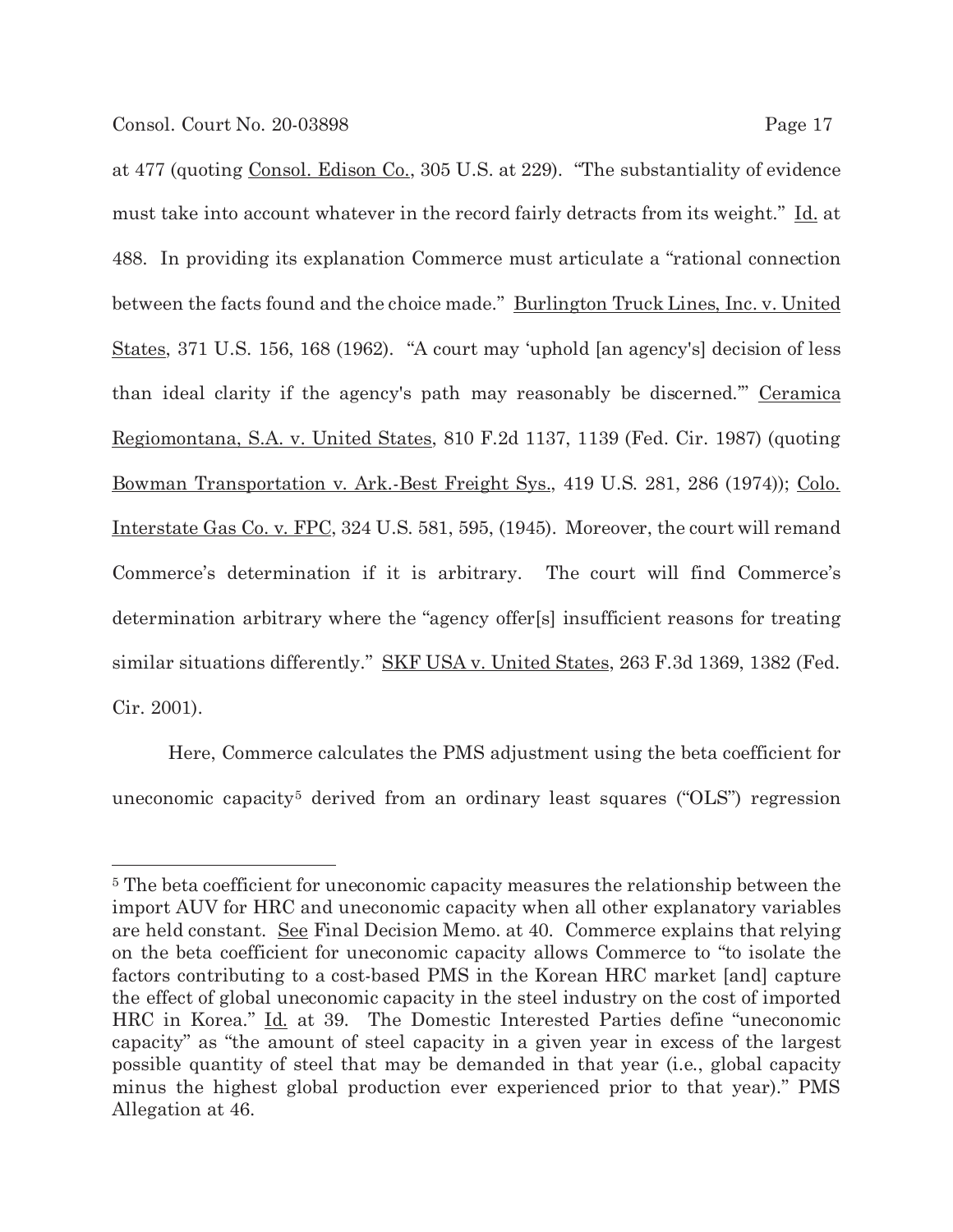model provided in the Domestic Interested Parties' PMS Allegation (the "OLS Regression Model").6 Final Decision Memo. at 32; see generally PMS Allegation at Ex. 62. Commerce adjusts SeAH's and NEXTEEL's reported HRC costs by a rate of 25.62%, which it finds is the amount that the import AUV for HRC would increase "if uneconomic capacity were eliminated." Prelim. Results Regression Analysis for [PMS] Adjustment at 2, PD 798 bar code 3938102-01 (Jan. 31, 2020); Final Decision Memo. at 41. Commerce arrives at the upward adjustment using the following equation:

Change in  $AUV =$ 

 $\left(\frac{(Global \, Prod_5 \, yr \, avg \div Capacity \, Utilization \, Rate) - Global \, Prod_ {Max}}{Global \, Cross \, Grass} \right)$  $\frac{f_3r\,avg. \pm$ Capactty Utilization Kate)—GiobalProd.<sub>Max</sub>  $\beta$ Uneconomic Capacity  $= 1.7$   $\frac{Id.}{Id.}$  at

40–41.

<sup>6</sup> Multiple regression models estimate relationships between explanatory variables and a dependent variable, showing the estimated impact that a particular independent variable has on the dependent variable. Jeffrey M. Wooldridge, Introductory Econometrics A Modern Approach 68 (South-Western Cengage Learning 5th ed.) (2013) ("Wooldridge, Econometrics"); see PMS Allegation at 40. The OLS regression model submitted by the Domestic Interested Parties uses panel data from 2008–2017 for several countries and attempts "to estimate the effect of global excess capacity on prices of HRC at the national level." Final Decision Memo. at 39– 40; PMS Allegation at 44–45, Ex. 62.

<sup>7</sup> Where "Global Prod.5 year avg." is the average of global steel production from 2013– 2017, "Capacity Utilization Rate" is the level of global capacity desired, " $\beta$ UneconomicCapacity" is the beta coefficient for uneconomic capacity derived from the OLS Regression Model, id. at 40–41, citing PMS Allegation at Ex. 56a, regression model 3, "Global Capacity2017"is the global production capacity in 2017 and "Global Production max""is the maximum level of Global Production during the years before the current year." See id.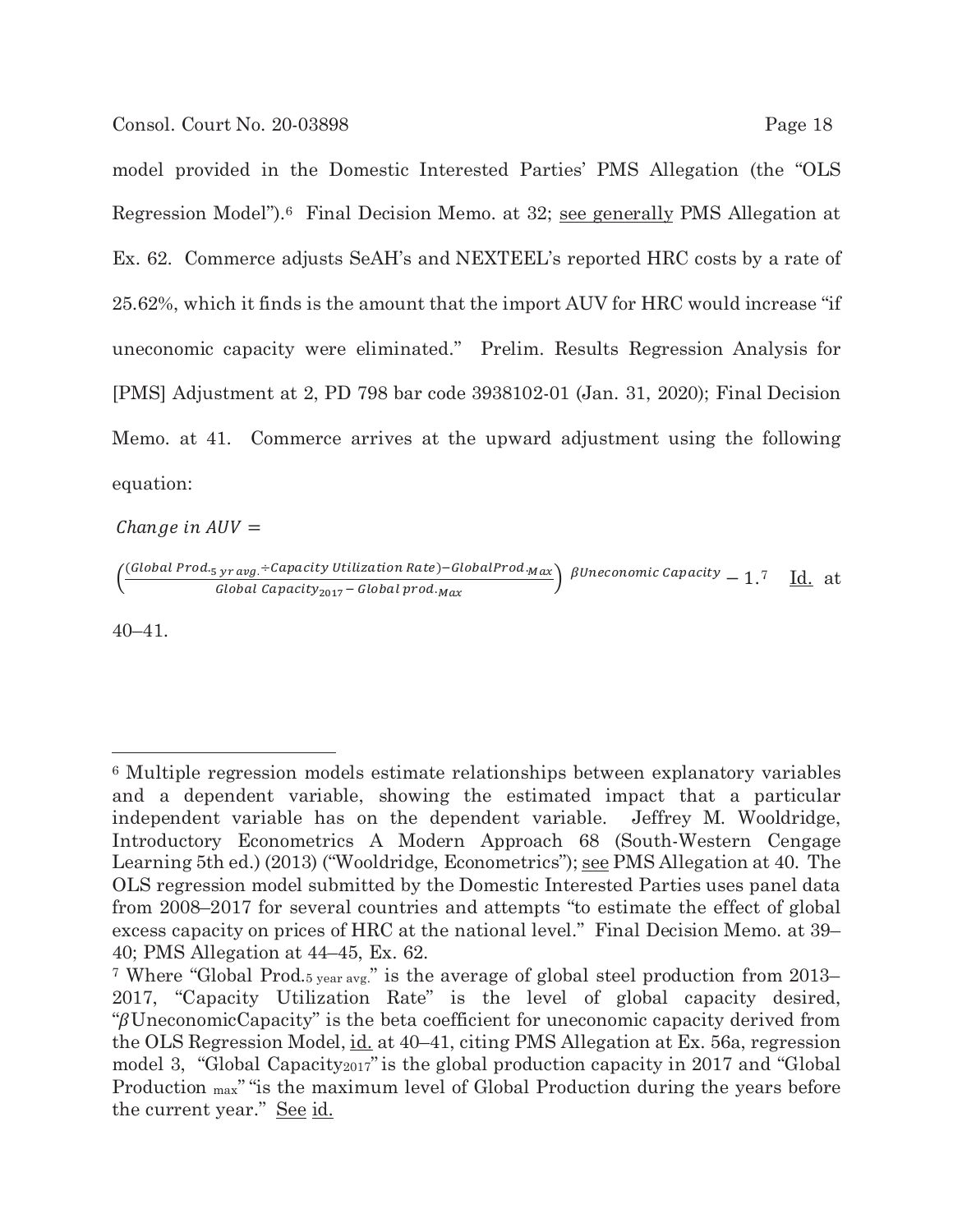Commerce's has discretion to choose "any reasonable methodology" to quantify a PMS adjustment. Here, Commerce explains its formula captures the distortion created by the PMS phenomena because quantifies the relationship the actual AUV of HRC and a counterfactual AUV of HRC. Commerce's PMS adjustment methodology is reasonable.8 19 U.S.C. § 1677b(e); Fujitsu, 88 F.3d at 1039.

Plaintiffs challenge the application of Commerce's methodology. In applying its methodology Commerce relies upon the beta coefficient for uneconomic capacity supplied in the Domestic Parties' OLS Regression Model. Final Decision Memo at 41. See also PMS Allegation at Ex. 56a, Regression Model 3; SeAH's Br. at 21–28; NEXTEEL's Br. at 37–42. Because in Commerce's application of it PMS methodology

<sup>8</sup> In its brief before the court, NEXTEEL argues that Commerce's reliance on a regression-based methodology is arbitrary because in prior reviews Commerce based its PMS determination on the same four market phenomena it identifies in the current review and based the PMS adjustment on subsidy rates for the input. NEXTEEL Br. at 34–35; see, e.g., Certain Oil Country Tubular Goods from [Korea], 82 Fed. Reg. 18,105 (Dep't Commerce Apr. 17, 2017) (final results of [ADD] admin. review; 2014– 2015), as amended, 82 Fed. Reg. 31,750 (Dep't Commerce July 10, 2017) (amended final results of [ADD] admin. review; 2014–2015) and accompanying Issues and Decision Memo. at 40–44, A-580-870 bar code 3562289-01, Apr. 11, 2017 ("For HRC purchased from Korean producers, [Commerce] bases this adjustment on the subsidy rates found for . . . producers of HRC in the final determination in Hot-Rolled Steel Flat Products from Korea. [Commerce] has quantified this adjustment as the net domestic subsidization rate"). NEXTEEL does not raise this issue in its agency brief, see generally NEXTEEL's Case Brief, bar code 3953030-01 (Mar. 11, 2020), and although the government does not argue NEXTEEL has failed to exhaust its administrative remedies, Commerce nonetheless provides a reasonable explanation for its decision to rely on a regression-based methodology. Prelim. Decision Memo. at 14–16. (explaining that Commerce finds a regression-based methodology "sufficiently quantifies the impact of the PMS on the material cost of HRC, and derives a corresponding adjustment factor that, when applied to the costs of HRC, accounts for the distortions induced by the observed PMS.")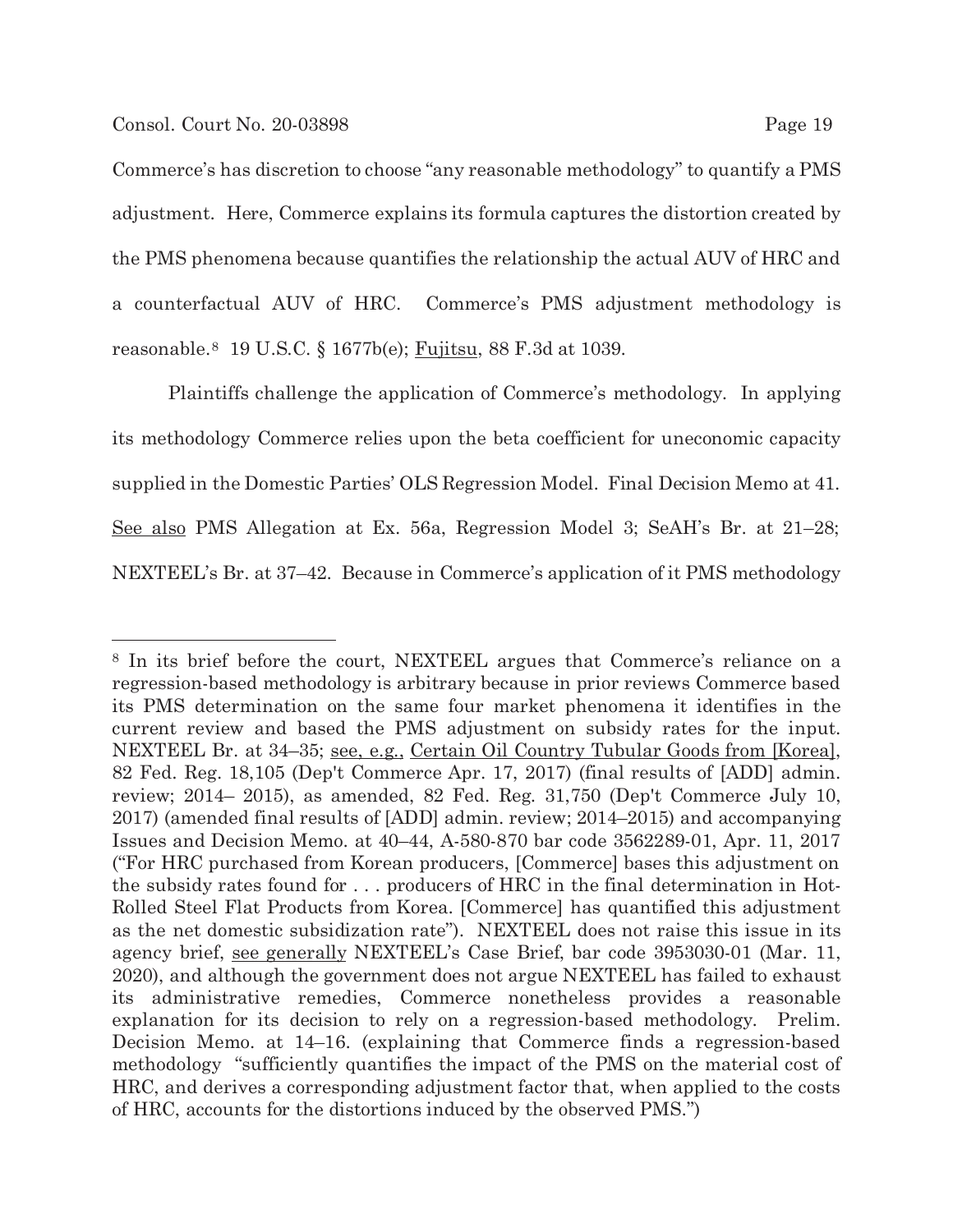it relies in part on the beta coefficient for uneconomic capacity, and the court finds that the OLS Regression Model that supplies the coefficient is not supported by substantial evidence, Commerce's PMS adjustment is not supported by substantial evidence.

 Although Commerce explains why it included data from 2008 and 2009 in the OLS Regression Model, it fails to address record evidence demonstrating that the inclusion of the data renders the OLS Regression Model unstable. SeAH placed an expert report on the record examining the validity of the OLS Regression Model. Submission of Factual Information Rebutting, Clarifying, or Correcting Pets.' Allegation of a [PMS] at App. 11, PDs 726–728 CD 356 bar codes 3877486-01– -03, 3877426-01– -03 (Aug. 12, 2019) (the "Northeim Report"). The Northeim Report found that the OLS Regression Model "does not represent an appropriate statistical analysis and cannot be expected to provide reliable estimates concerning the pricing behavior that it was designed to predict . . . [b]ecause many of the key assumptions for an OLS model are not met."9 Northeim Report at 5; see generally, Wooldridge,

<sup>9</sup> The Northeim Report identifies additional problems with the variance of the error terms, autocorrelation, and the validity of the panel data used. Northeim Report at 12–18. Commerce addresses these problems, explaining that although the OLS Regression Model may include some level of abnormality in the error terms, some level of abnormality is expected when using time series data and the record evidence does not suggest that the level of abnormality in the error terms is high enough to render the model invalid. Final Decision Memo. at 38–39. With respect to the presence of autocorrelation, Commerce rejects the evidence explaining that it does not consider in the Durbin Watson test used in the Northeim Report to be appropriate for the data. <u>Id.</u>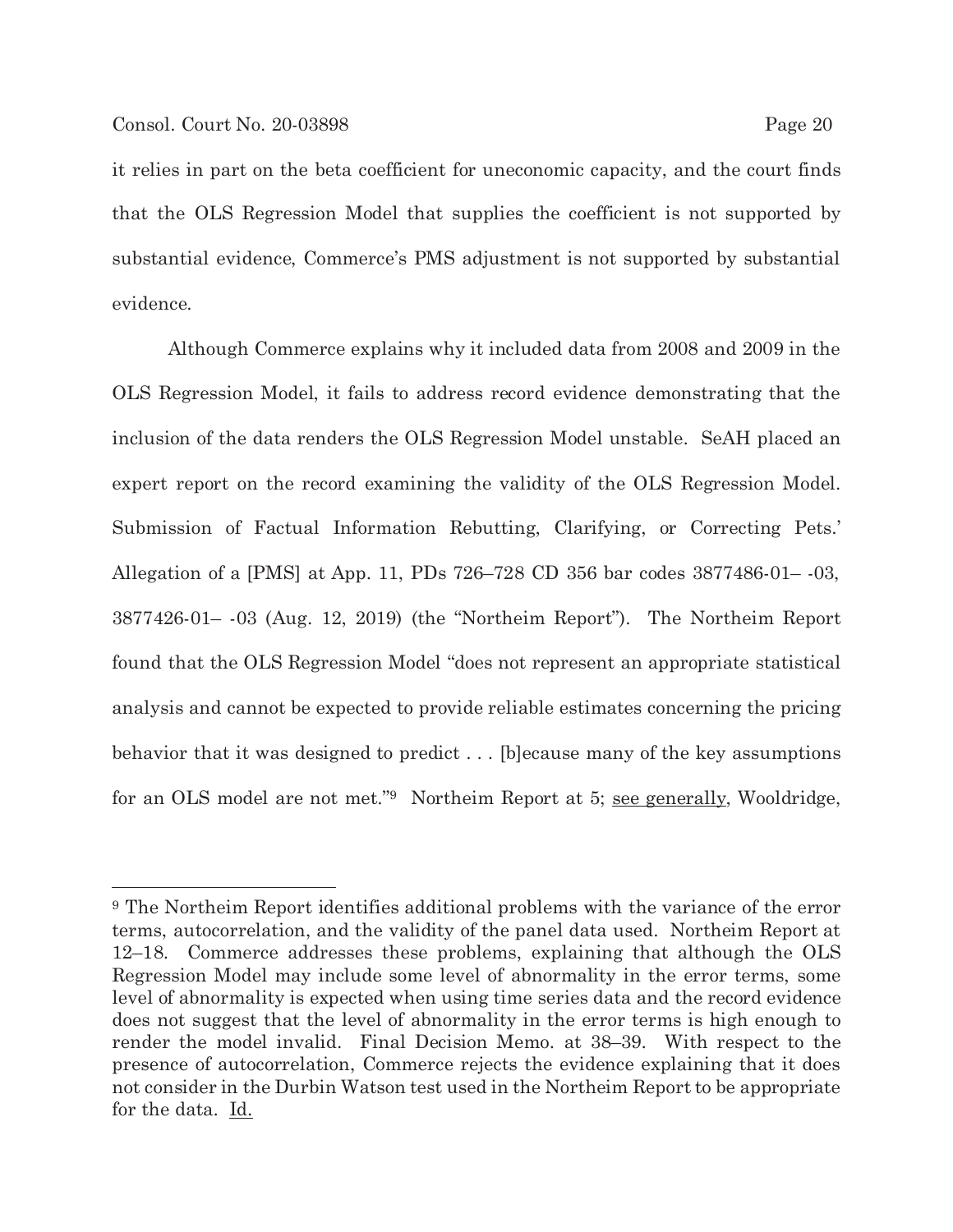Econometrics at 509 (listing assumptions for fixed-effects OLS regression models). The Northeim Report tested "the sensitivity of the [OLS Regression Model] over time" by comparing OLS regression models "constructed using a rolling 5-year window" to measure the impact that the inclusion or exclusion of annual data had on the beta coefficients and the import AUV prediction.10 Northeim Report at 7–10. In comparing the various models, the Northeim Report states that "the time period used significantly affects the [beta] coefficients of the model" showing that depending on the time period used, the uneconomic capacity beta coefficient ranges from -0.6112– 18.6713. Id. at 10–11. The OLS regression models in the Northeim Report demonstrate that depending on the time period examined, uneconomic capacity may have a variable positive or negative impact on the import AUV of HRC. Id. Implicit in the Northeim Report's finding is that the OLS Regression Model does not accurately estimate the relationship between uneconomic capacity and import AUV for HRC when data from 2008 and 2009 is used because the data are outliers. Id. In response, Commerce explains that it includes the data from 2008 and 2009 because its prior regression models have been based on ten years of data and the financial crisis of 2008–2009 "is the main event of interest in the analysis," but does not explain why such inclusion is supported by substantial evidence in light of the Northeim

<sup>10</sup> Wooldridge explains that OLS regression models are sensitive to outlier data, also known as influential observations. Wooldridge, Econometrics at 326. Wooldridge further explains that generally "an observation is an influential observation if dropping it from the analysis changes the key OLS estimates[, i.e., the beta coefficients,] by a practically 'large' amount." Id. at 326–327.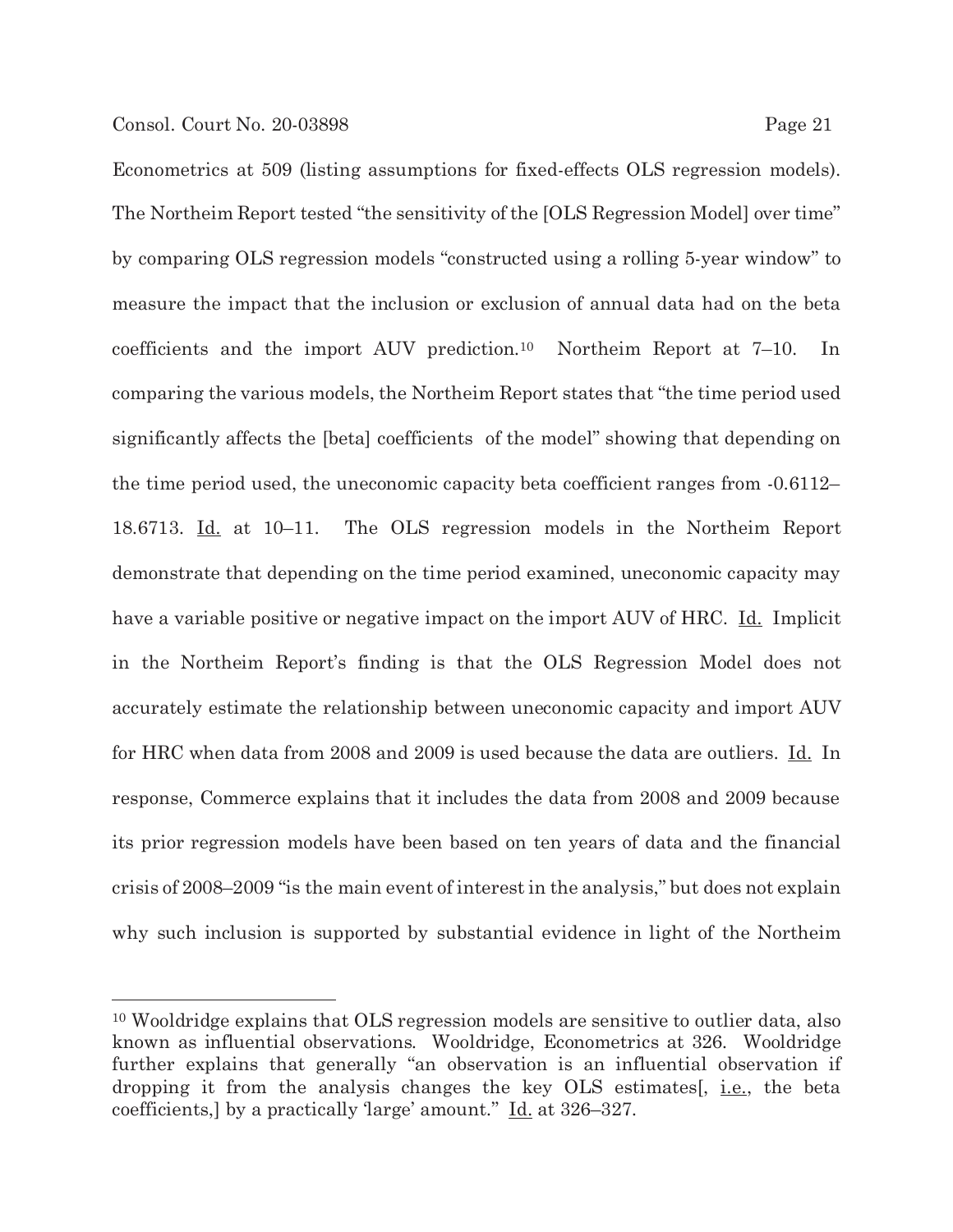Report's finding that the model is unstable. See Final Decision Memo. at 37; see Northeim Report at 10–11. 11 On remand, Commerce should explain why its inclusion of the 2008 and 2009 data is supported by substantial evidence in light of evidence detracting from its inclusion.12

Furthermore, although Commerce's explanation could be clearer, it is discernible that Commerce reasonably excluded the 2018 data for global steel production and capacity. Commerce explains that despite eleven months of the period of review occurring in 2018, it declines to include the data from 2018 because some production in 2018 likely relates to sales occurring outside of the period of review and further, a portion of production in 2018 falls outside of the period of review. Id. at 36–37. Implicit in Commerce's explanation is that it believes there is a lag between the time production costs are incurred and recuperated through sale of the product. See id.; see also Def. Br. at 31–32; Oral Arg. at 37:15–38:11. Therefore, data from 2017 is more representative of the costs incurred to produce products sold in 2018 than data from 2018. See Final Decision Memo. at 36–37; see also Def. Br. at 31–32; Oral Argument at 37:15–38:11. In light of this explanation, the court cannot say Commerce's choice to exclude the 2018 data was unreasonable.

<sup>11</sup> Defendant's brief provides several reasons why reliance on the OLS Regression Model is still appropriate in light of the instability identified by SeAH. Def. Br. at 29–30. Those reasons are not included in the Final Decision Memo. and the court will not consider them at this time.

<sup>12</sup> NEXTEEL also challenges the product specifications Commerce used for the regression model, arguing that Commerce should have relied on the 6-digit HTS classification rather than the 4-digit HTS classification. NEXTEEL's Br. at 40–42. Commerce explains that although the 4-digit HTS classification may be over inclusive, "OECD data on steel capacity and WSA data on steel production are only provided at the broader four-digit HTS level" and using data in the regression analysis at the four- and six- digit level would "prevent[] an accurate quantification of the PMS." Final Decision Memo. at 32. Commerce adequately explains its decision to rely on the six-digit HTS classification.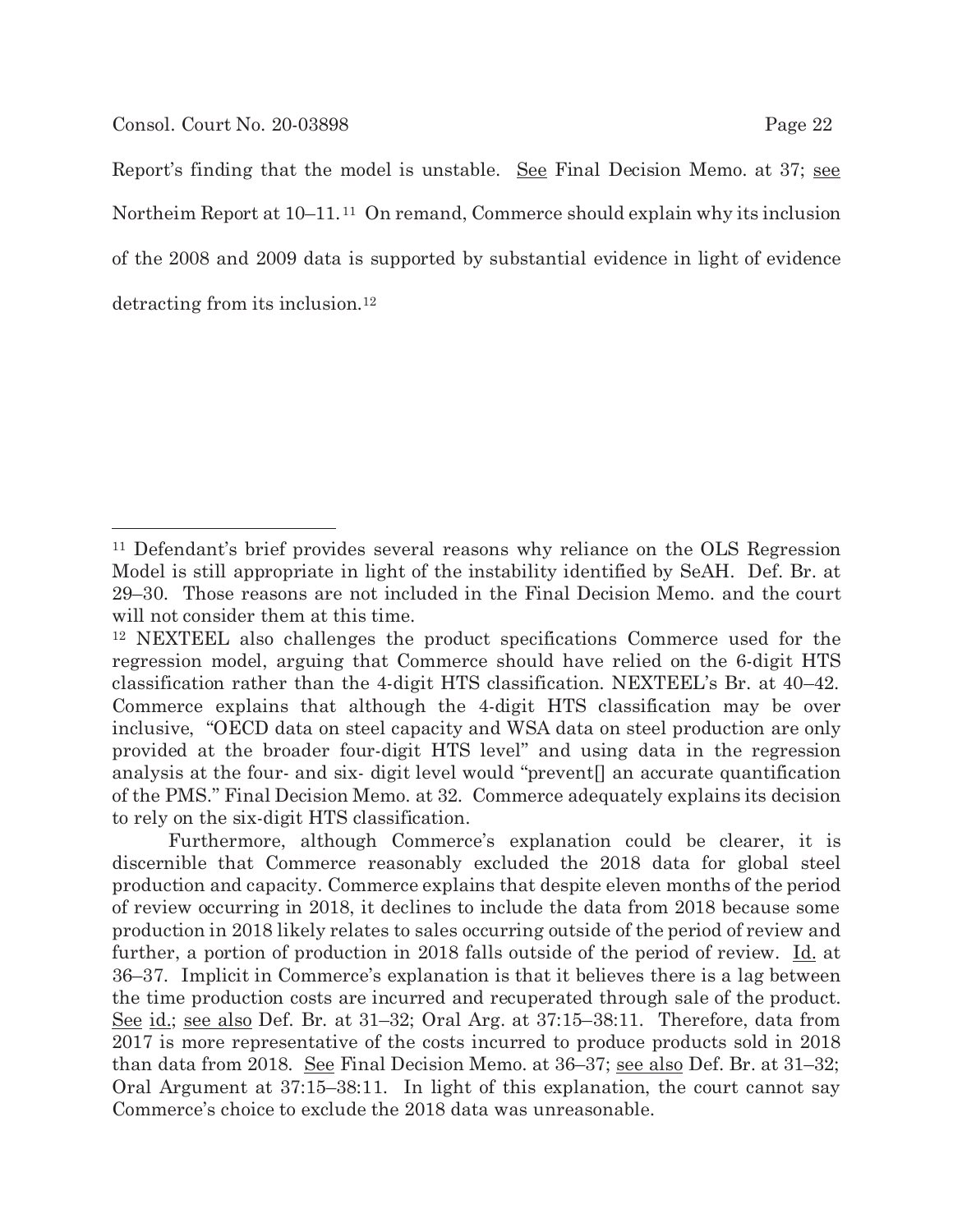### **IV. NEXTEEL's Non-Prime Costs**

NEXTEEL argues that Commerce erred in calculating the cost of NEXTEEL's non-prime WLP by valuing it at its sale price rather than its reported cost of production, a valuation inconsistent with 19 U.S.C.  $\S$  1677b(f)(1)(A) and the U.S. Court of Appeals for the Federal Circuit's ("Court of Appeals") decision in Dillinger France S.A. v. United States, 981 F.3d 1318, 1322 (Fed. Cir. 2020). NEXTEEL's Br. at 42–45. Defendant argues that assigning the full cost of production does not reasonably reflect the costs associated with the production and sale of the merchandise because the non-prime products cannot be used for the same general application as prime products; therefore, Commerce's valuation is correct. Def. Br. at 34–35. Defendant further argues that Commerce's calculation is reasonable and consistent with the Court of Appeals' decision in Dillinger. Def. Br. at 34–35. For the reasons that follow, Commerce's determination is remanded.

 When determining the constructed value of subject merchandise, Commerce normally calculates cost "based on the records of the exporter or producer of the merchandise" if the records "are kept in accordance with the generally accepted accounting principles [("GAAP")] of the exporting country (or the producing country, where appropriate) and reasonably reflect the costs associated with the production and sale of the merchandise." 19 U.S.C. § 1677b(f)(1)(A). Sometimes, Commerce finds that a portion of a respondent's reported costs relate to the production of "non-prime" products. See, e.g., Mittal Steel Point Lisas Ltd. v. United States, 548 F.3d 1375,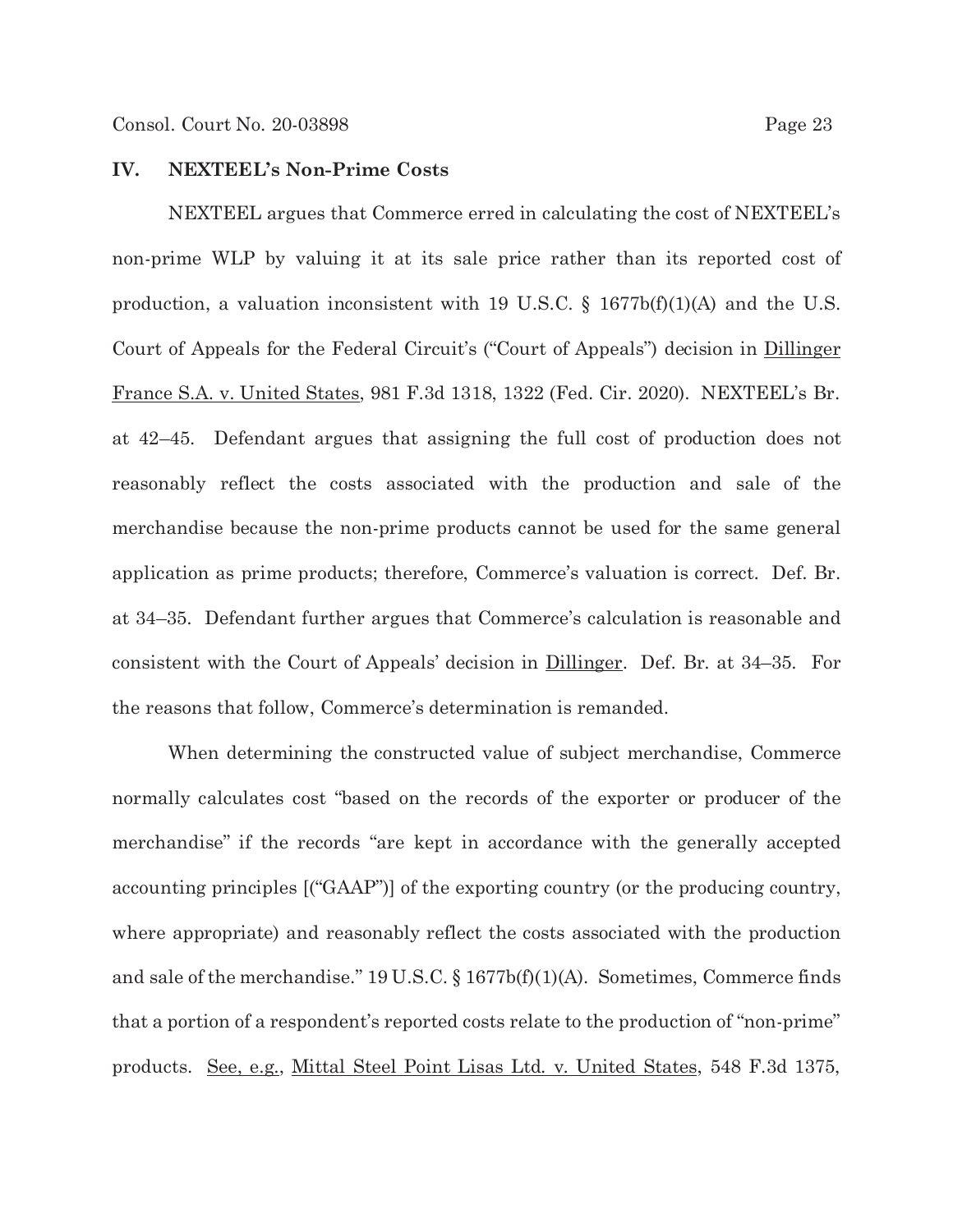1381 (Fed. Cir. 2008). Commerce classifies a product as non-prime on a case-by-case basis after examining "how the products are treated in the respondent's normal books and records, whether [the products] remain in scope, and whether [the products] can be used in the same applications as the prime product." Final Decision Memo. at 45. When a product is no longer capable of being used in the same applications as the prime product, Commerce typically considers the product's market value to be "significantly impaired, often to a point where its full cost cannot be recovered," and believes it would be unreasonable to assign full costs to the product.  $\underline{Id}$ . In those cases, Commerce applies an adjustment to the reported cost of production of the nonprime product, valuing it at its sale price, and allocates the difference between the production cost and sales price to the production cost of prime products. Id. at 47. In Dillinger, the Court of Appeals held that Commerce's constructed value calculation must reasonably reflect a respondent's actual costs, whether or not the respondent's books and records reasonably reflect such costs. 981 F.3d at 1321–23. Specifically, the Dillinger court held that Commerce was not permitted to use a respondent's costs as reflected in its books and records because those reported costs did not reasonably reflect the respondent's actual costs, even though the respondent kept its books and records in accordance with GAAP. Id. at 1324.

Although Commerce explains how its evaluation of NEXTEEL's non-prime products is consistent with its practice, Final Decision Memo. at 46–47; contra Husteel Co., Ltd. v. United States, 471 F. Supp. 3d 1349, 1366–1368 (Ct. Int'l Trade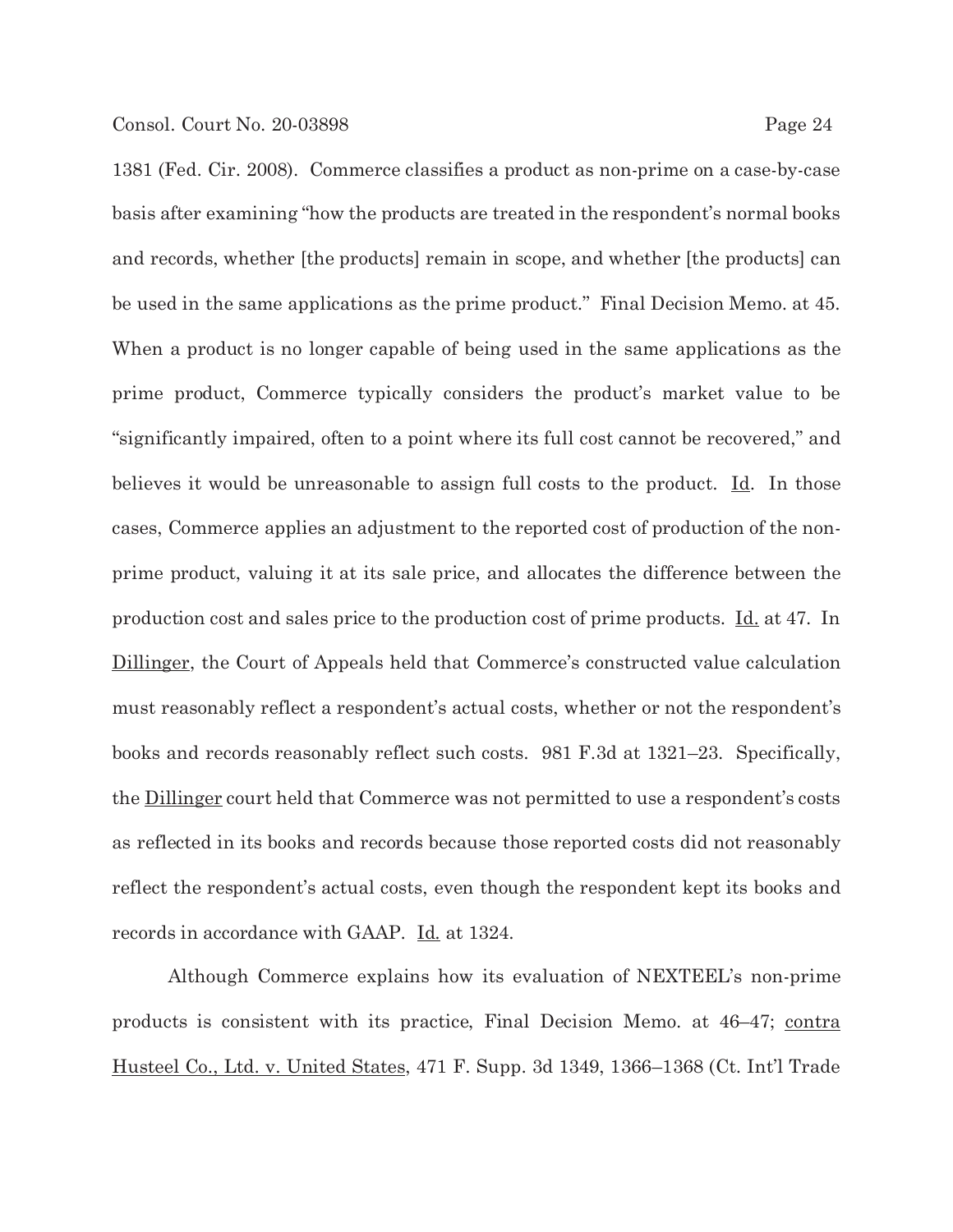2020) ("Husteel I"), it does not explain how adjusting the price of non-prime products accords with the Court of Appeals' instruction in Dillinger to use actual costs when calculating constructed value. See Dillinger, 981 F.3d at 1321–24. Here, NEXTEEL's books and records allocate the costs of prime and non-prime products based on the cost of production for each. Final Decision Memo. at 45. Commerce explains that NEXTEEL's non-prime WLP was downgraded at the end of the production process and never certified as WLP for oil and gas pipe. Id. at 46. Commerce continues, explaining that because the non-prime WLP does not meet the same certifications as prime WLP, it cannot be used in the same applications as prime WLP and the market value of the non-prime products is significantly impaired such that it "may not be sufficient to recover production costs."<sup>13</sup> Id. at  $46-47$ . However, the legislative history to section 1677b(f) demonstrates Congress' clear intent that costs used to construct the subject merchandise's value "accurately reflect the resources actually used in the production of the merchandise in question," not costs based on a product's market value. See Dillinger, 981 F.3d at 1322 (quoting S. REP. NO. 103-412 at 75 (1994)); see also id. at 1321 n.1. Commerce's methodology uses the likely market value of the non-prime product rather than the actual cost of production reported by NEXTEEL and its explanation is inadequate in light of the Court of Appeals'

<sup>13</sup> Prime WLP is "used in pipeline transportation systems in the petroleum and natural gas industries as permitted by API 5L usage." Final Decision Memo. at 46- 47. Customers do not use non-prime WLP in pipeline transportation systems because of the potential costs and liabilities associated with pipe failure and instead use it for structural purposes such as piling. <u>Id.</u> at 47.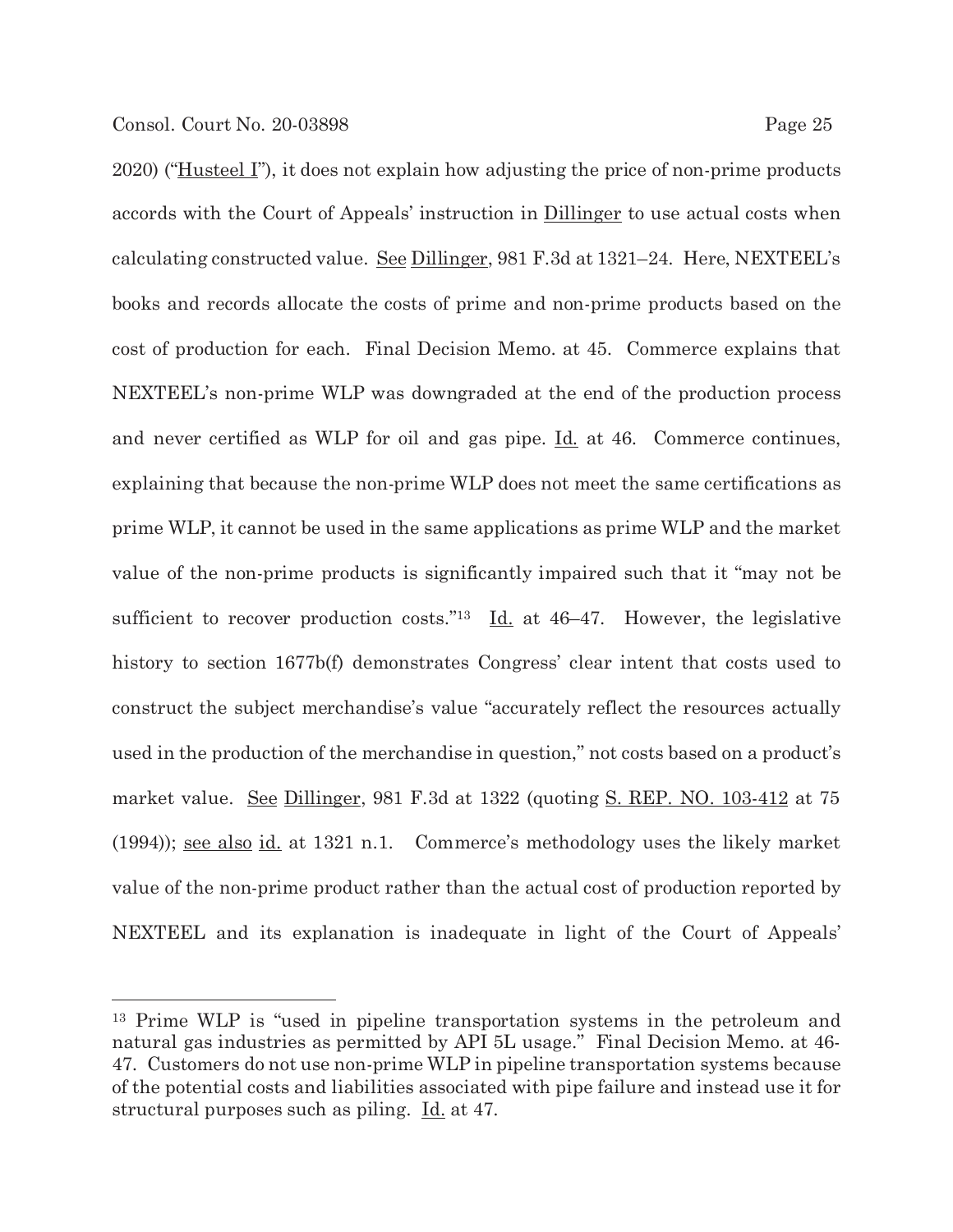precedent. Therefore, the court remands for further explanation or reconsideration consistent with this opinion.

### **V. NEXTEEL's Suspension Loss Costs**

NEXTEEL argues that Commerce's decision to reallocate costs related to the suspended production of certain non-subject production lines and one subject merchandise forming line, from cost of goods sold to general and administrative expenses, contravenes section 1677b(f)(1)(A). NEXTEEL's Br. at 45–46. Defendant argues that the reallocation is reasonable because although NEXTEEL's accounting records are kept in accordance with Korean International Financial Reporting Standards ("K-IFRS"), the records do not reasonably reflect the cost of production and Commerce's reallocation is consistent with its established practice. See Def. Br. at 36–37. Defendant also counters that NEXTEEL's argument is a disagreement with Commerce's evidentiary conclusion which is an insufficient basis for a legal challenge. See id. at 36. For the reasons that follow, Commerce's determination is remanded.

 Commerce normally calculates costs based on the respondent's records if such records are kept in accordance with GAAP and reasonably reflective of the cost of production. <u>See</u> 19 U.S.C. § 1677b(f)(1)(A). As discussed, **Dillinger** requires that constructed value reasonably reflect a respondent's actual costs, whether or not the respondent's books and records reasonably reflect such costs. 981 F.3d at 1321–23. However, even if a respondent's normal books and records are GAAP-compliant, Commerce may deviate from the costs reflected in a respondent's books and records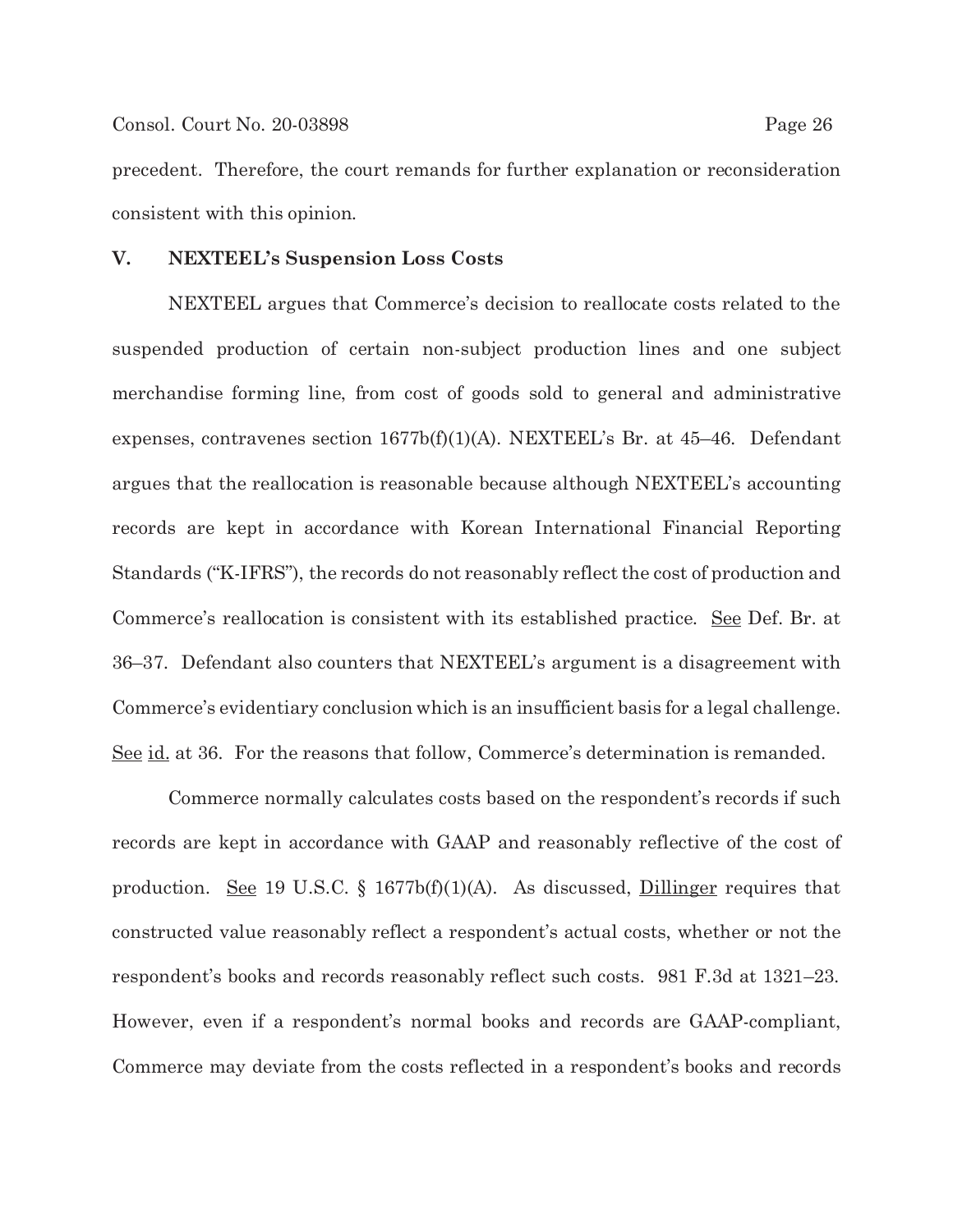if it determines that such costs do not "reasonably reflect the costs associated with the production and sales of the merchandise." 19 U.S.C.  $\S$  1677b(f)(1)(A). When confronted with the shutdown of a production line, Commerce's practice is to include routine shutdown expenses in reported costs, "associat[ing] them to products produced on [the] line," and include losses related to extended shutdowns in the general expenses of the company because "products are not produced on those production lines to recover the costs associated with them." Final Decision Memo. at 48–49.

 Here, NEXTEEL reported losses associated with suspended production lines related to subject and non-subject merchandise. Id. at 48; see also NEXTEEL's Br. at 45–46. NEXTEEL allocated losses related to suspended production to the cost of goods sold ("COGS") in its books and records, consistent with K-IFRS. See Final Decision Memo. at 49. However, Commerce reclassified those losses "as [general and administrative] expenses and deducted them from the COGS denominator in the general and administrative and financial expense ratios." Id. at 48. Commerce reasons that because NEXTEEL "suspended the production lines for an extended period of time" it considers "the associated costs to be related to the general operations of the company as a whole, and not specific to products associated with that production line." Id. at 49. Commerce believes that its reclassification and adjustment results in a reasonable reflection of the cost of production. Id. at 48–49.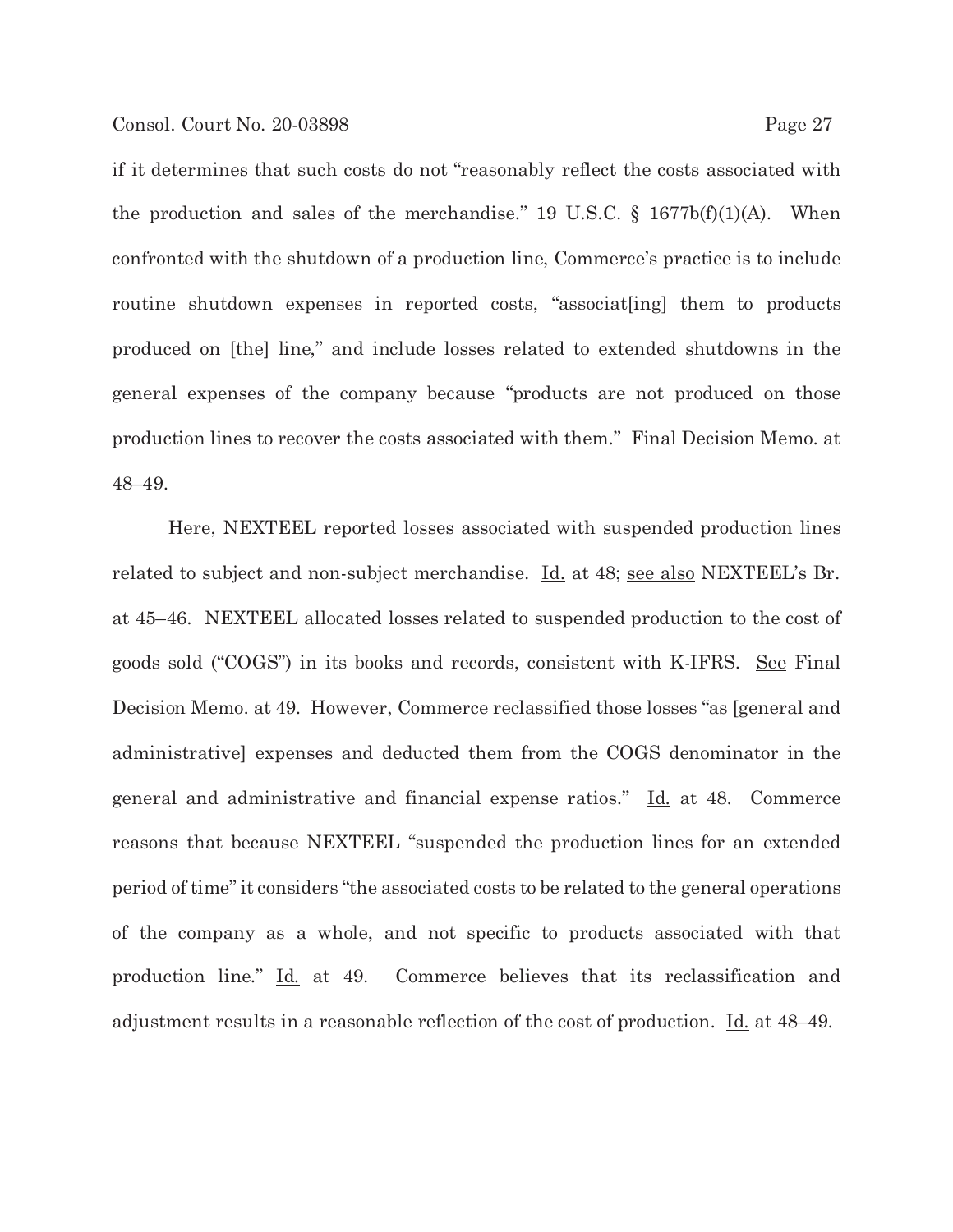It is unclear from Commerce's explanation whether NEXTEEL suspended production on the lines in question for a portion of the period of review or the entirety of the period of review. If NEXTEEL suspended production for only a portion of the period of review, then merchandise may have been produced on those lines during the period of review, allowing Commerce to associate the suspended production losses with the revenue generated from that merchandise. Contra Husteel Co., Ltd. v. United States, 520 F. Supp. 3d 1296, 1307–1308, 1307 n.5 (Ct. Int'l Trade 2021) ("Husteel II") (Commerce determined that "[n]o revenue from any products normally produced on [the suspended] lines was generated for the period'" (quoting Final Results of Redetermination Pursuant to Ct. Remand in Consol. Court No. 19-00112 at 30, Jan. 8, 2021, ECF No. 84)). Furthermore, Commerce's analysis does not address the extent to which losses associated with the suspension of non-subject merchandise production lines relate to the general and administrative expenses incurred in the production of subject merchandise, such that NEXTEEL's K-IFRS compliant books and records do not reasonably reflect costs. On remand, Commerce should clarify whether any merchandise was produced on the suspended production lines at issue during the period of review and explain why NEXTEEL's books and records do not reasonably reflect costs.

### **VI. SeAH's Freight Revenue**

SeAH alleges that Commerce impermissibly capped SeAH's freight revenue in its calculation of SeAH's constructed export price and only included the separately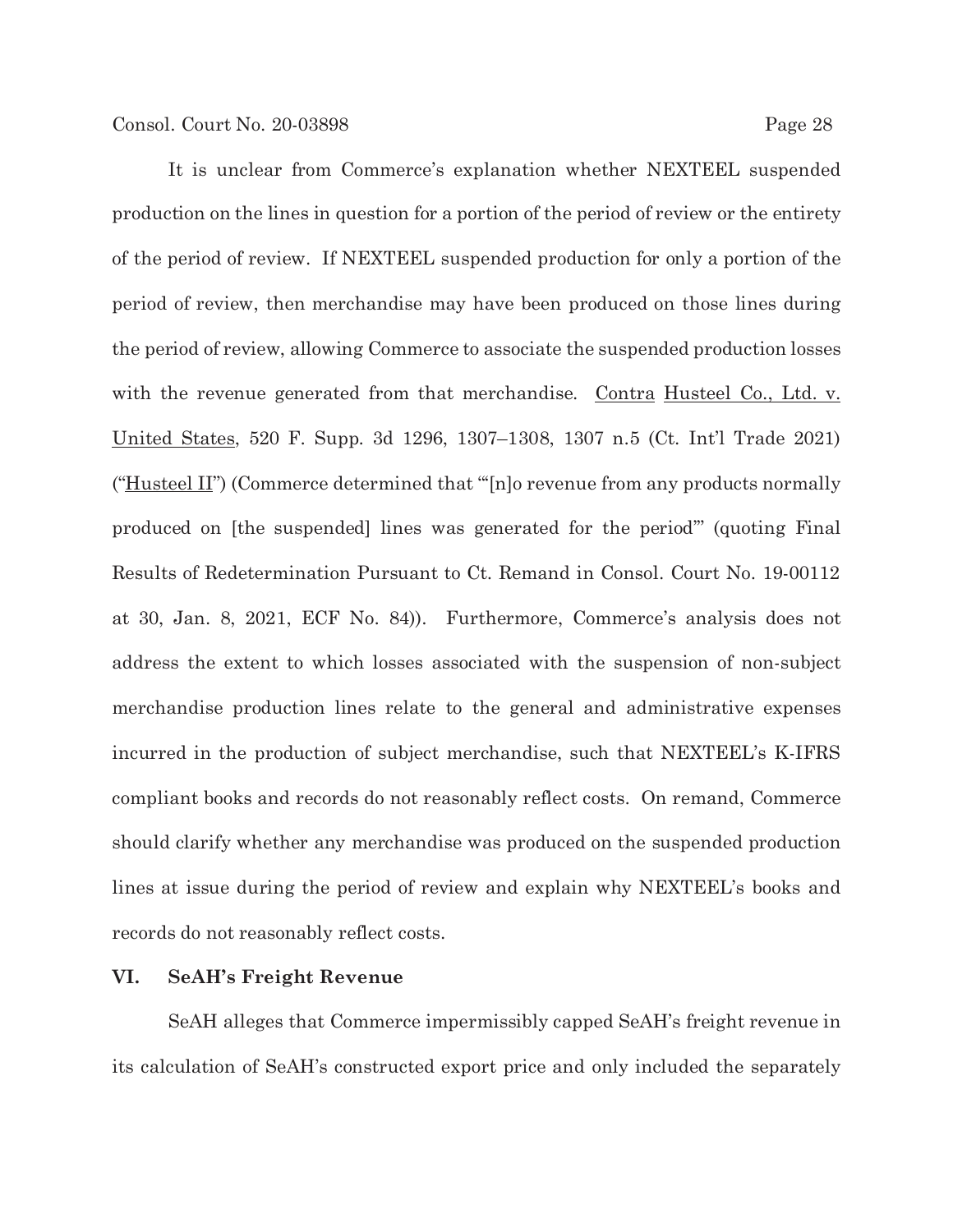invoiced freight in the constructed export price "to the extent that doing so increased the dumping margin." SeAH's Br. at 35. SeAH further argues that Commerce's methodology is contrary to the statute because section 1677a(c) only allows Commerce to deduct freight expense if it is included in the starting price. Id. at 34. Defendant and Defendant-Intervenors argue that Commerce capped SeAH's freight revenue consistent with the statute, case law, and Commerce's practice. Def. Br. at 37–39; Maverick's and IPSCO's Br. at 16–20. For the following reasons, Commerce's determination is sustained.

 To determine "whether subject merchandise is being, or is likely to be, sold at less than fair value" Commerce makes a "fair comparison . . . between the export price or the constructed export price and normal value" of the subject merchandise. 19 U.S.C. § 1677b(a). Commerce arrives at the export price or constructed export price, as appropriate, by making certain adjustments to the starting price of the subject merchandise enumerated in 19 U.S.C. § 1677a(c)–(d). 19 U.S.C. § 1677a(c)–(d); 19 C.F.R. § 351.402(a). Pursuant to section 1677a, Commerce increases the price used for constructed export price by:

 (A) when not included in such price, the cost of all containers and coverings and all other costs, charges, and expenses incident to placing the subject merchandise in condition packed ready for shipment to the United States,

(B) the amount of any import duties imposed by the country of exportation which have been rebated, or which have not been collected, by reason of the exportation of the subject merchandise to the United States, and

(C) the amount of any countervailing duty imposed on the subject merchandise under part I of this subtitle to offset an export subsidy, and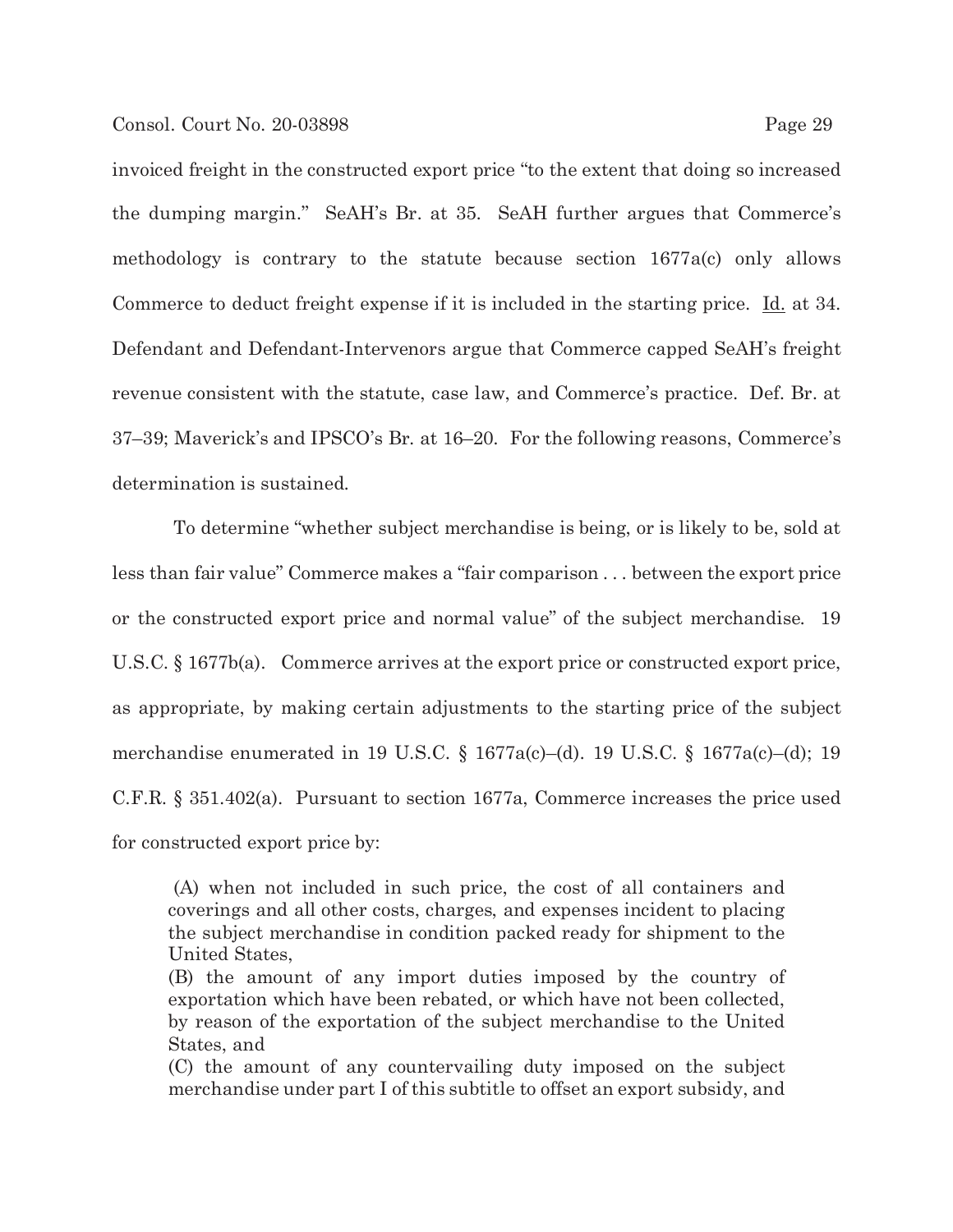# Commerce decreases the price by

(A) except as provided in paragraph  $(1)(C)$ , the amount, if any, included in such price, attributable to any additional costs, charges, or expenses, and United States import duties, which are incident to bringing the subject merchandise from the original place of shipment in the exporting country to the place of delivery in the United States, and

(B) the amount, if included in such price, of any export tax, duty, or other charge imposed by the exporting country on the exportation of the subject merchandise to the United States, other than an export tax, duty, or other charge described in section 1677(6)(C) of this title.

Commerce further provides in its regulations

Use of price net of price adjustments. In calculating export price, constructed export price, and normal value (where normal value is based on price), the Secretary normally will use a price that is net of price adjustments, as defined in § 351.102(b), that are reasonably attributable to the subject merchandise or the foreign like product (whichever is applicable). The Secretary will not accept a price adjustment that is made after the time of sale unless the interested party demonstrates, to the satisfaction of the Secretary, its entitlement to such an adjustment.14

19 C.F.R. § 351.402.

Recently, in NEXTEEL I the Court of Appeals affirmed as reasonable Commerce's use of a freight cap on nearly identical facts. 28 F.4th at 1239–40. The Court explained that it gave deference to Commerce's methodology for its treatment of freight. Id. Although SeAH's correctly asserts that the statute only allows a freight deduction for "the amount, if any, included in such price," 19 U.S.C. § 1677a(c)(2)(A); SeAH's Br. at 34, it is reasonably discernable that Commerce's

<sup>&</sup>lt;sup>14</sup> "Price adjustment' means a change in the price charged for subject merchandise or the foreign like product . . . reflected in the purchaser's net outlay." 19 C.F.R. § 351.102(b)(38).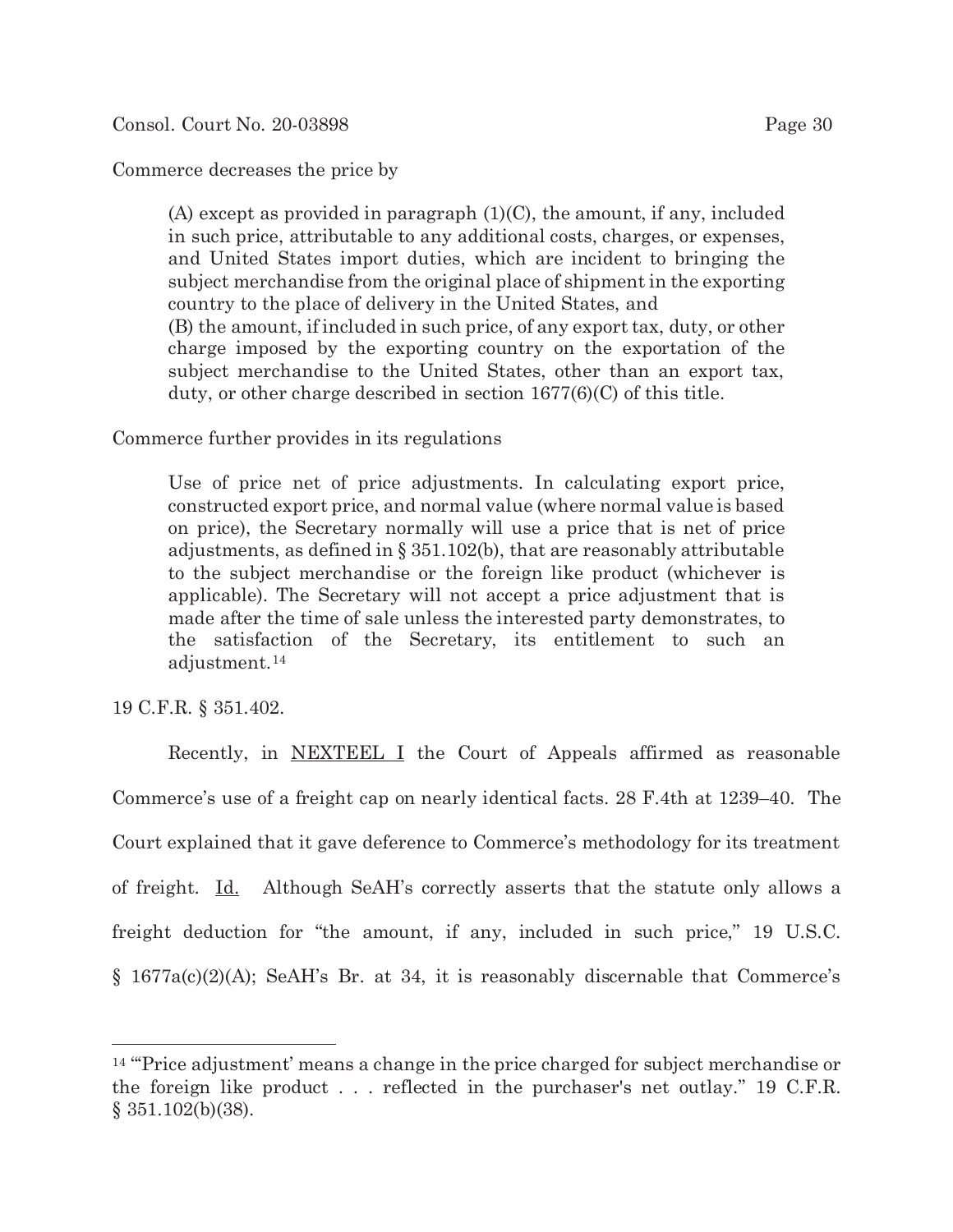#### Consol. Court No. 20-03898 Page 31

adjustment for freight expense, net of freight revenue subject to the freight expense cap, is the means by which Commerce determines the extent to which freight is "included in such price." See Final Decision Memo. at 51–52. The Court of Appeals has found Commerce's methodology reasonable and that determination controls this case. NEXTEEL I 28 F.4th at 1239–40.

### **VII. Denial of SeAH's Constructed Export Price Offset**

SeAH argues that unrebutted record evidence indicates that SeAH's constructed U.S. sales were less advanced than its home-market sales, with SeAH performing "additional activities . . . at a much greater intensity to unaffiliated customers in Korea;" therefore, Commerce's refusal to include a constructed export price offset when calculating the normal value of SeAH's subject merchandise is unsupported by substantial evidence. SeAH's Br. at 29–33. Defendant argues that Commerce reasonably determined that no constructed export price offset was warranted because SeAH's selling functions in the U.S. and home markets were at the same or similar level of trade and supported its determination with substantial evidence. Def. Br. at 41–44. For the following reasons Commerce's determination is remanded.

 Commerce compares the export price or constructed export price to "the price the subject merchandise is first sold for consumption in the home market," and "to the extent practicable, at the same level of trade." 19 U.S.C.  $\S$  1677b(a)(1)(A)–(B). Where the home market sales and the U.S. sales are not at the same level of trade,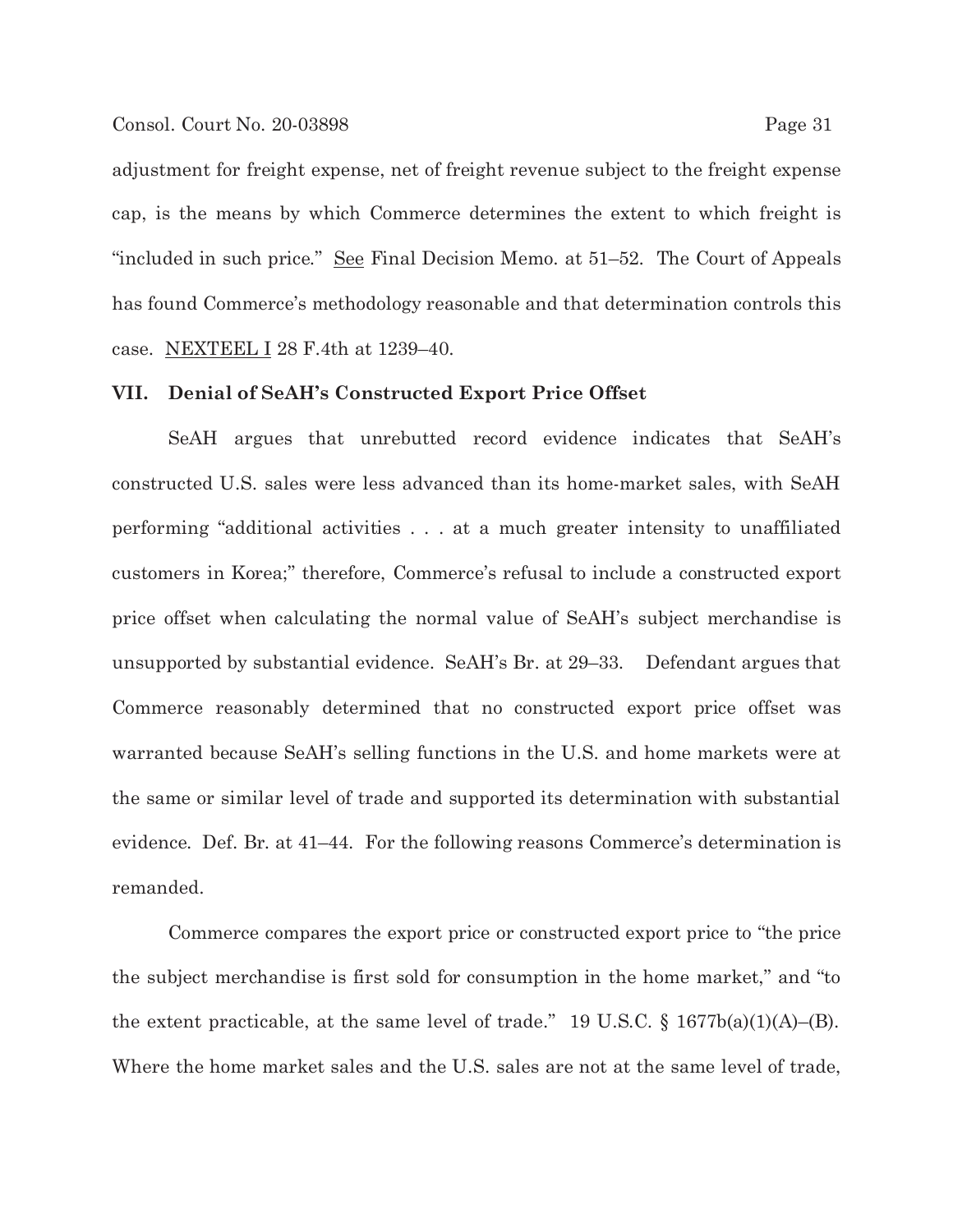Commerce adjusts the home market sale to bring the sale to the same level of trade "if the difference in level of trade— (i) involves the performance of different selling activities; and (ii) is demonstrated to affect price comparability, based on a pattern of consistent price differences between sales at different levels of trade in the country in which normal value is determined." <u>Id.</u>  $\frac{1}{2}$  1677b(a)(7)(A). Commerce grants a CEP offset if the normal value is at a level of trade constituting "a more advanced stage of distribution than the level of trade of the constructed export price" and data on the record does not provide an appropriate basis to determine the adjustment under 19 U.S.C. § 1677b(a)(7)(A). <u>Id</u>. § 1677b(a)(7)(B); 19 C.F.R. § 351.412(f)(1). The amount of the offset is equal to "the amount of indirect selling expenses included in normal value, up to the amount of indirect selling expenses<sup>15</sup> deducted in determining constructed export price." 19 C.F.R. § 351.412(f)(2); 19 U.S.C. § 1677b(a)(7)(B).

 Commerce must support its determinations with substantial evidence. "Substantial evidence is more than a mere scintilla." Consol. Edison Co., 305 U.S. at 229. The evidence must be sufficient such that a reasonable mind might accept the evidence as adequate to support its conclusion while considering contradictory evidence. <u>See id.; Universal Camera</u>, 340 U.S. at 488 ("The substantiality of evidence must take into account whatever in the record fairly detracts from its weight").

<sup>&</sup>lt;sup>15</sup> "I]ndirect selling expenses means selling expenses, other than direct selling expenses or assumed selling expenses . . . that the seller would incur regardless of whether particular sales were made, but that reasonably may be attributed, in whole or in part, to such sales." 19 C.F.R.  $\S 351.412(f)(2)$ .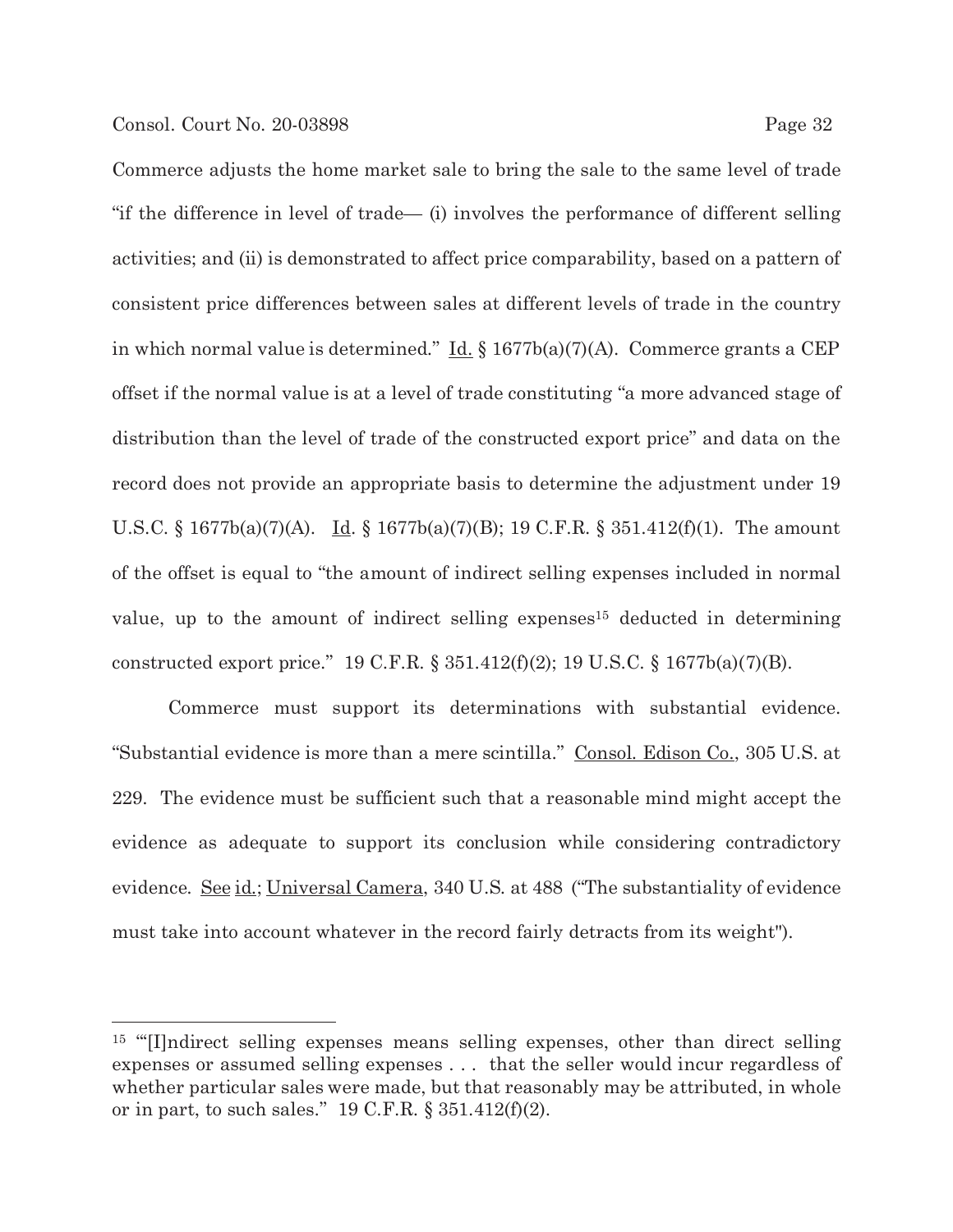Commerce determines the level of trade for SeAH's home and U.S. market sales by identifying the chain of distribution, "including selling functions and class of customer . . . and the level of selling expenses for each type of sale." Prelim. Decision Memo. at 17. Commerce classifies SeAH's selling functions into five categories: (1) provision of sales support; (2) provision of training services; (3) provision of technical support; (4) provision of logistical services; and (5) performance of sales-related administrative activities. Prelim. Decision Memo. at 18. Commerce compares the selling functions for each channel of distribution of SeAH's home market sales to determine if multiple levels of trade exist in the home market. Id. Commerce compares the selling functions for each channel of distribution of SeAH's U.S. sales to determine if multiple levels of trade exist in the U.S. market. Id. Finally, Commerce compares the level of trade in SeAH's home market to the level of trade in the U.S. market to determine whether a CEP offset is appropriate. Id.

 The court cannot discern how Commerce arrived at its determination that SeAH's home and U.S. markets were at the same level of trade in light of record evidence showing that SeAH performed the same selling activities at different levels of intensity in each market. Commerce asked SeAH to identify both the selling functions SeAH performed in its home and U.S. markets and the level of intensity with which SeAH performed them. Request for Information [ADD] Admin. Review for SeAH Steel Corporation at A-15, PD 21 bar code 38313088-1 (Apr. 1, 2019) ("Request for Information") ("Report level of intensity information using a scale of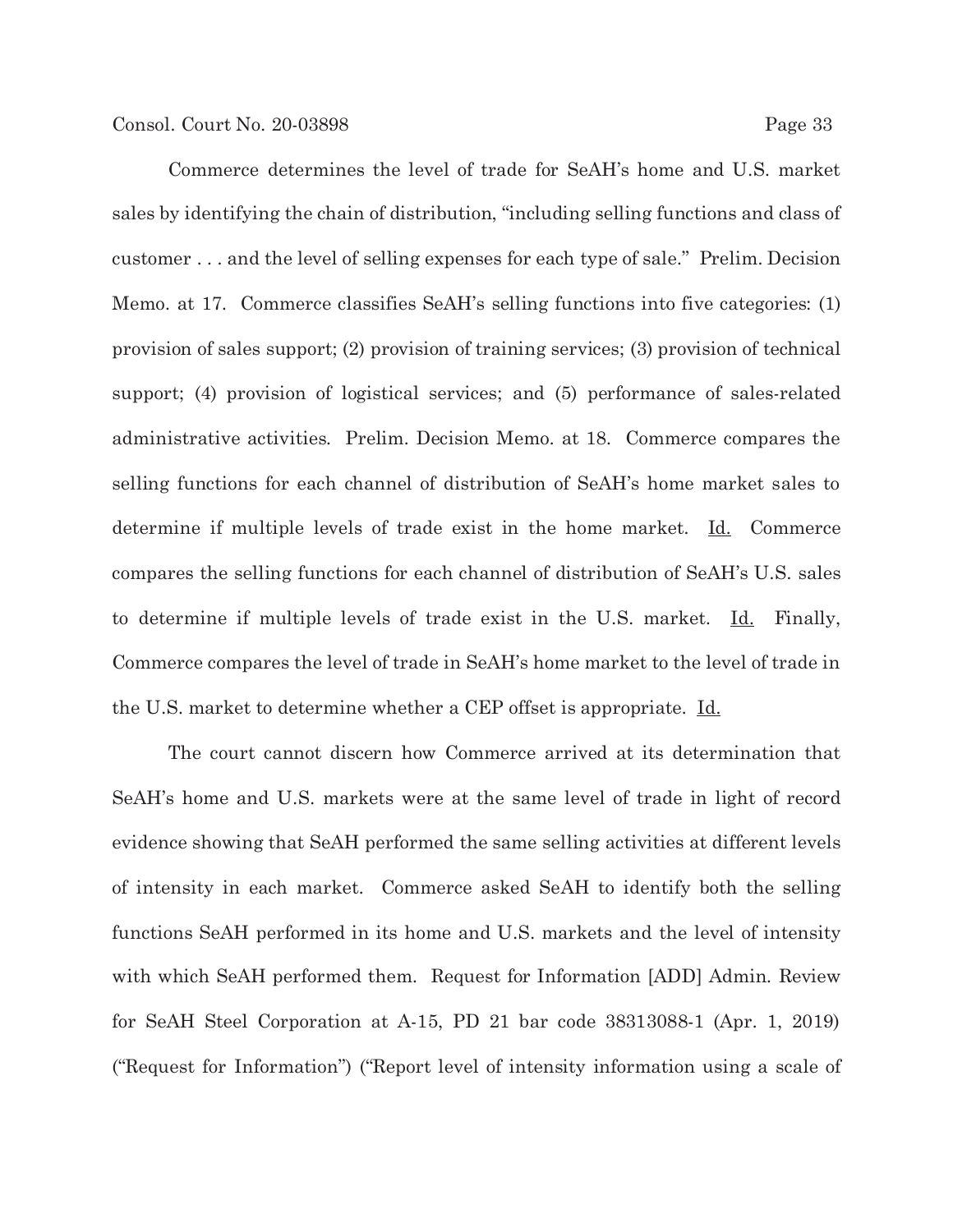zero to ten"). SeAH reported making sales in its home market through two channels of distribution, performing the same selling functions for all its home market customers. Prelim. Decision Memo. at 17–18. In the U.S. market, SeAH reported making sales through four channels of distribution and performed the same selling functions for all its U.S. market customers.  $\underline{Id}$  at 18. SeAH reported that it performed several selling functions at a "high level of activity" in its home market and a "low level of activity" in the U.S. market.16 SeAH's Resp. to [Request for Information] at App. A-5-A, CD 7 bar code 3836300-04 (Apr. 29, 2019) ("SeAH's Sales Activities"). Commerce does not address this difference when comparing the two markets, rather, Commerce summarily concludes that the evidence SeAH provided in support of a CEP offset "does not demonstrate that there were significant differences in the selling functions performed for its home market and U.S. sales." Final Decision Memo. 58; see also Prelim. Decision Memo. at 19.

 On remand, if Commerce continues to determine that a CEP offset is not warranted, it should explain how it compared SeAH's home and U.S. sales and arrived at its conclusion that the markets were at the same level of trade.

<sup>16</sup> SeAH largely performed the same selling functions in both of its markets however, SeAH performed the provision of cash discounts, distributor/dealer training, warehouse operations, provision of post-sale warehousing, and technical assistance in its home market only. See Prelim. Decision Memo. at 18 (listing the selling functions SeAH performed in each market). Commerce acknowledges that SeAH performed additional selling functions in its home market but explains that it does not believe that these additional activities were significant enough to constitute a different level of trade. Final Decision Memo. at 58.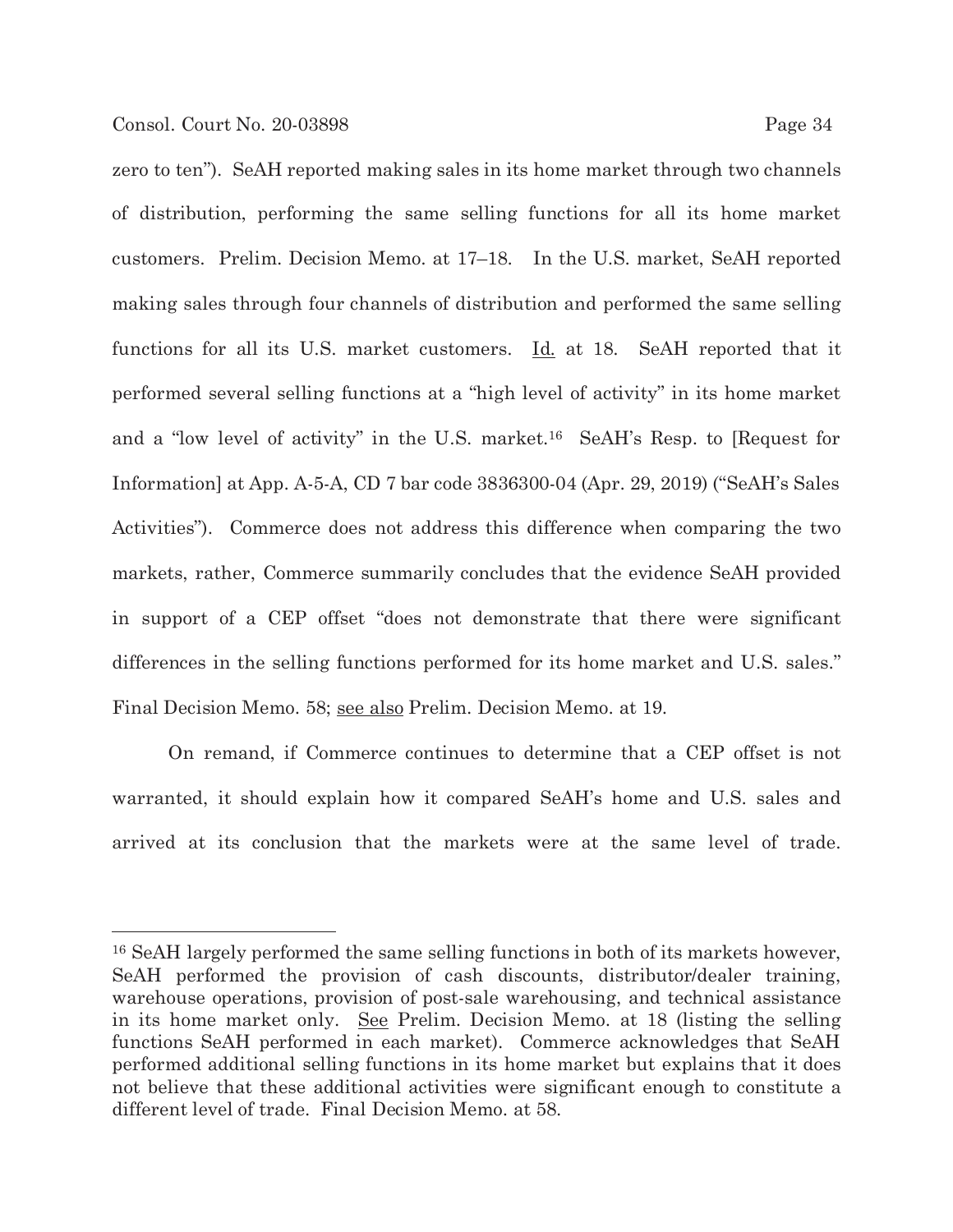Specifically, Commerce should address the differences in the level of intensity of SeAH's selling functions in its home and U.S. markets and explain why those differences combined with the additional selling functions SeAH performed in its home market are not significant enough to conclude that the sales in each market are at different levels of trade. Commerce should also explain how the facts of this case differ such that a CEP offset is not warranted in this case but was warranted in Large Diameter Welded Pipe from the Republic of Korea 83 Fed. Reg. 43,651 (Dep't Commerce Aug. 27, 2018) (prelim. deter. of sales at less than fair value and postponement of final deter.) ("LDWP from Korea") and explain the impact that selling function categories have on Commerce's level of trade determination. See Final Decision Memo. at 58–59, 59 n.318 (explaining that a CEP offset determination "is a fact-intensive and case-specific inquiry" and comparing the selling function categories used in LDWP from Korea to the selling function categories used in this determination).

# **VIII. Commerce's Separate Rate Calculation**

Commerce's determination in the Final Results to apply the weighted-average dumping margins calculated for NEXTEEL and SeAH to the separate rate respondents is not supported by substantial evidence. The separate rate is "the weighted average of the estimated weighed average dumping margins established for exporters and producers individually investigated, excluding any zero and de minimis margins and any margins determined entirely under [19 U.S.C. § 1677e]." 19 U.S.C.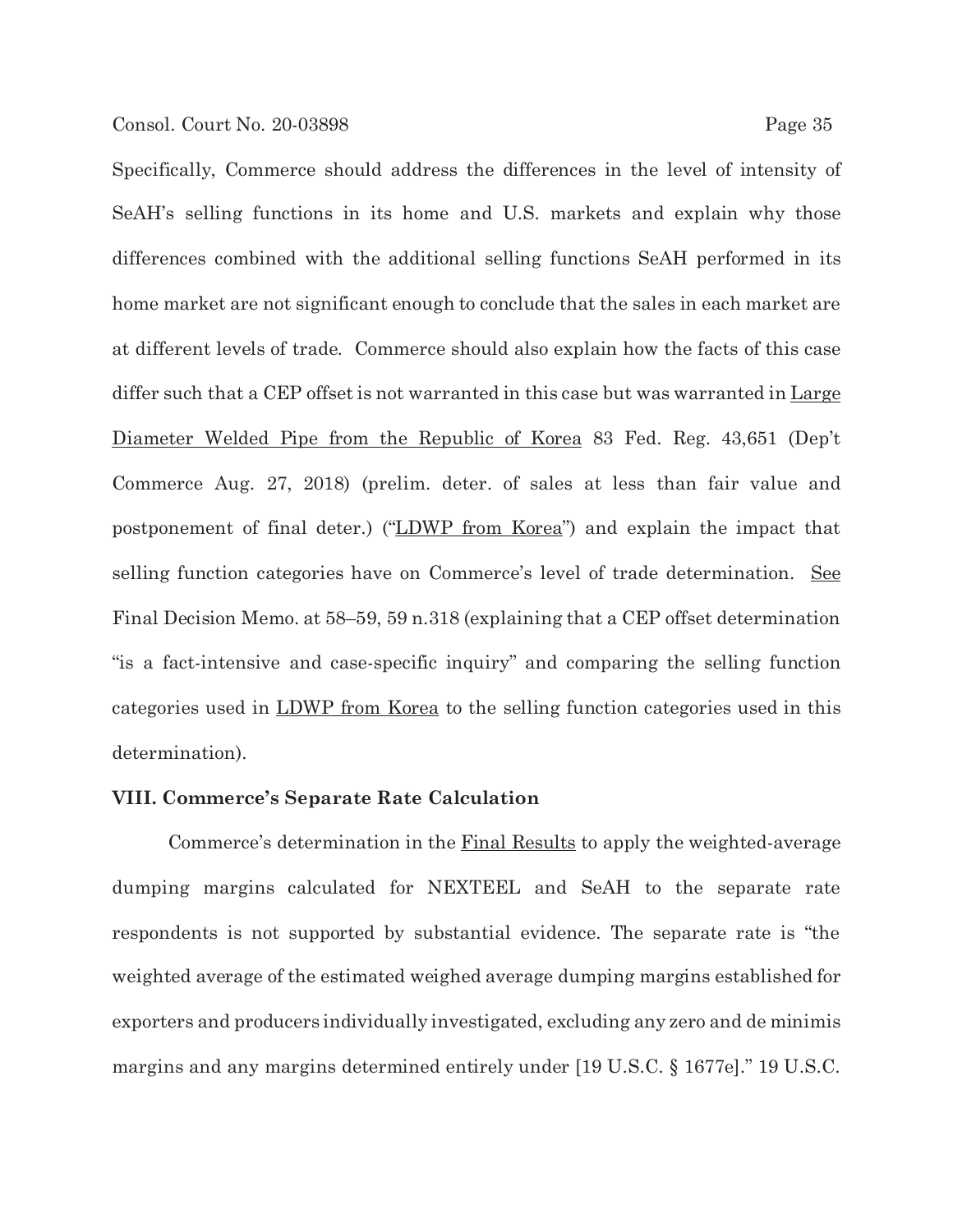§ 1673d(c)(5)(a). Thus, because the separate rate is based on the rate calculated for NEXTEEL and SeAH, and the court has found that those rates are not supported by substantial evidence, Commerce's separate rate calculation is also not supported by substantial evidence and is remanded for reconsideration consistent with this opinion.

## **CONCLUSION**

 For the foregoing reasons, the court sustains Commerce's determination to cap SeAH's freight revenue. Commerce's PMS determination and adjustment methodology, application of a PMS adjustment to SeAH's home market sales for the purpose of the sales-below-cost test, denial of a constructed export price offset for SeAH, reallocation of NEXTEEL's suspended loss and non-prime product costs, and separate rate calculation are remanded. In accordance with the foregoing, it is

**ORDERED** that Commerce's Final Results are remanded for further explanation or reconsideration consistent with this opinion; and it is further

**ORDERED** that Commerce shall file its remand redetermination with the court within 90 days of this date; and it is further

**ORDERED** that the parties shall have 30 days to file comments on the remand redetermination; and it is further

**ORDERED** that the parties shall have 30 days to file their replies to the comments on the remand redetermination; and it is further